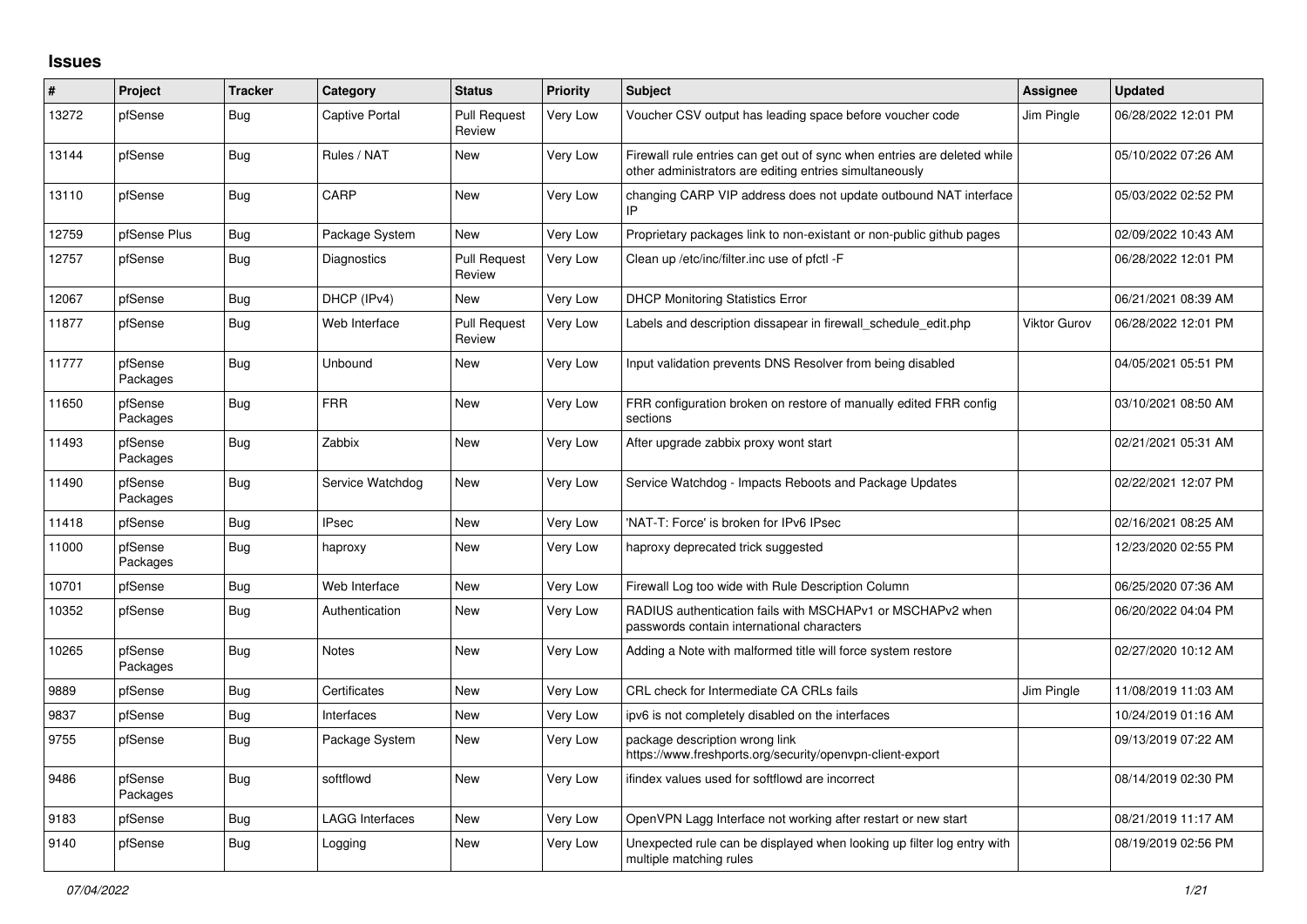| #     | Project             | <b>Tracker</b> | Category                | <b>Status</b>                 | <b>Priority</b> | <b>Subject</b>                                                                                       | <b>Assignee</b>   | <b>Updated</b>      |
|-------|---------------------|----------------|-------------------------|-------------------------------|-----------------|------------------------------------------------------------------------------------------------------|-------------------|---------------------|
| 9012  | pfSense<br>Packages | Bug            | Squid                   | New                           | Very Low        | Captive Portal authentication in Squid Proxy Server does not work                                    |                   | 10/12/2019 05:06 AM |
| 8464  | pfSense             | <b>Bug</b>     | Wireless                | New                           | Very Low        | Wireless USB card does not connect to WiFi automatically after<br>reboot/halt                        |                   | 06/19/2020 03:44 AM |
| 8454  | pfSense<br>Packages | Bug            | arpwatch                | <b>New</b>                    | Very Low        | Arpwatch package break email notifications from other sources                                        |                   | 06/23/2022 07:49 PM |
| 8233  | pfSense             | <b>Bug</b>     | <b>NAT Reflection</b>   | New                           | Very Low        | NAT reflection back to originating host broken when using<br><b>FQDN-based IP aliases</b>            |                   | 08/21/2019 10:53 AM |
| 8157  | pfSense             | Bug            | Dashboard               | <b>New</b>                    | Very Low        | Traffic Graph clutter from time to time                                                              |                   | 12/03/2017 06:40 AM |
| 7996  | pfSense             | Bug            | Web Interface           | <b>Pull Request</b><br>Review | Very Low        | Unnecessary link tag in login page                                                                   | Marcos<br>Mendoza | 06/28/2022 12:01 PM |
| 7857  | pfSense             | <b>Bug</b>     | Dashboard               | New                           | Very Low        | Interfaces Widget U/I fails to wrap IPV6 addresses when the string is<br>too wide for the widget     |                   | 08/13/2019 09:15 AM |
| 7648  | pfSense             | Bug            | CARP                    | New                           | Very Low        | SPAN ports on an interface renders CARP HA inoperative                                               |                   | 06/14/2017 09:19 PM |
| 7553  | pfSense             | <b>Bug</b>     | <b>Captive Portal</b>   | Confirmed                     | Very Low        | Captive portal on a parent interface blocks traffic on VLAN interfaces<br>too                        |                   | 08/19/2018 03:15 PM |
| 5091  | pfSense             | <b>Bug</b>     | Rules / NAT             | Confirmed                     | Very Low        | In rule creation destination ports fields (from and to) are too small to<br>read ports aliases names |                   | 01/07/2020 07:48 AM |
| 4298  | pfSense             | Bug            | <b>SNMP</b>             | Assigned                      | Very Low        | Excessive errors from snmpd                                                                          | Luiz Souza        | 09/13/2020 08:21 AM |
| 1738  | pfSense             | Bug            | Backup / Restore        | New                           | Very Low        | Restore fails when username in backup is not matching                                                |                   | 12/11/2021 07:51 PM |
| 13220 | pfSense             | Feature        | Captive Portal          | New                           | Very Low        | Voucher per-roll bandwidth restrictions and traffic quotas                                           |                   | 05/26/2022 08:16 AM |
| 13219 | pfSense             | Feature        | <b>Captive Portal</b>   | New                           | Very Low        | Enable/Disable single voucher roll                                                                   |                   | 05/26/2022 08:14 AM |
| 13161 | pfSense             | Feature        | Web Interface           | New                           | Very Low        | FLASH PORT'S LED button, to help quickly find port that need to be<br>connected to patch&cable       |                   | 05/14/2022 06:35 AM |
| 13072 | pfSense             | Feature        | Traffic Shaper (ALTQ)   | <b>Pull Request</b><br>Review | Very Low        | Matching background/font colors of queue values with dark theme.                                     |                   | 04/19/2022 07:32 AM |
| 12863 | pfSense             | Feature        | Authentication          | New                           | Very Low        | dynamically tune sha512crypt rounds                                                                  | Jim Pingle        | 03/19/2022 12:53 PM |
| 12832 | pfSense Plus        | Feature        | Hardware / Drivers      | New                           | Very Low        | 6100 configurable Blinking Blue LED                                                                  |                   | 02/22/2022 07:30 AM |
| 12789 | pfSense<br>Packages | Feature        | <b>ACME</b>             | New                           | Very Low        | Show expiration date of certificates in the ACME package list                                        |                   | 02/14/2022 09:20 AM |
| 12522 | pfSense             | Feature        | OpenVPN                 | New                           | Very Low        | More flexible Client-Specific Override options for controlling options<br>pushed to clients          |                   | 04/11/2022 03:11 PM |
| 12521 | pfSense             | Feature        | <b>Operating System</b> | New                           | Very Low        | Add the BBR2, QUIC, RACK Congestion Control (CC) protocols                                           |                   | 11/15/2021 07:40 AM |
| 12466 | pfSense             | Feature        | OpenVPN                 | <b>New</b>                    | Very Low        | Option to Disable Renegotiation timer in OpenVPN Server                                              |                   | 06/27/2022 07:22 AM |
| 12066 | pfSense             | Feature        | <b>Operating System</b> | New                           | Very Low        | Include man and man pages for all core programs and packages                                         |                   | 06/21/2021 07:44 AM |
| 11921 | pfSense             | Feature        | <b>DNS Resolver</b>     | <b>New</b>                    | Very Low        | Feature Request: Compile unbound with EDNS Client Subnet (ECS)<br>module (--enable-subnet)           |                   | 05/14/2021 07:29 AM |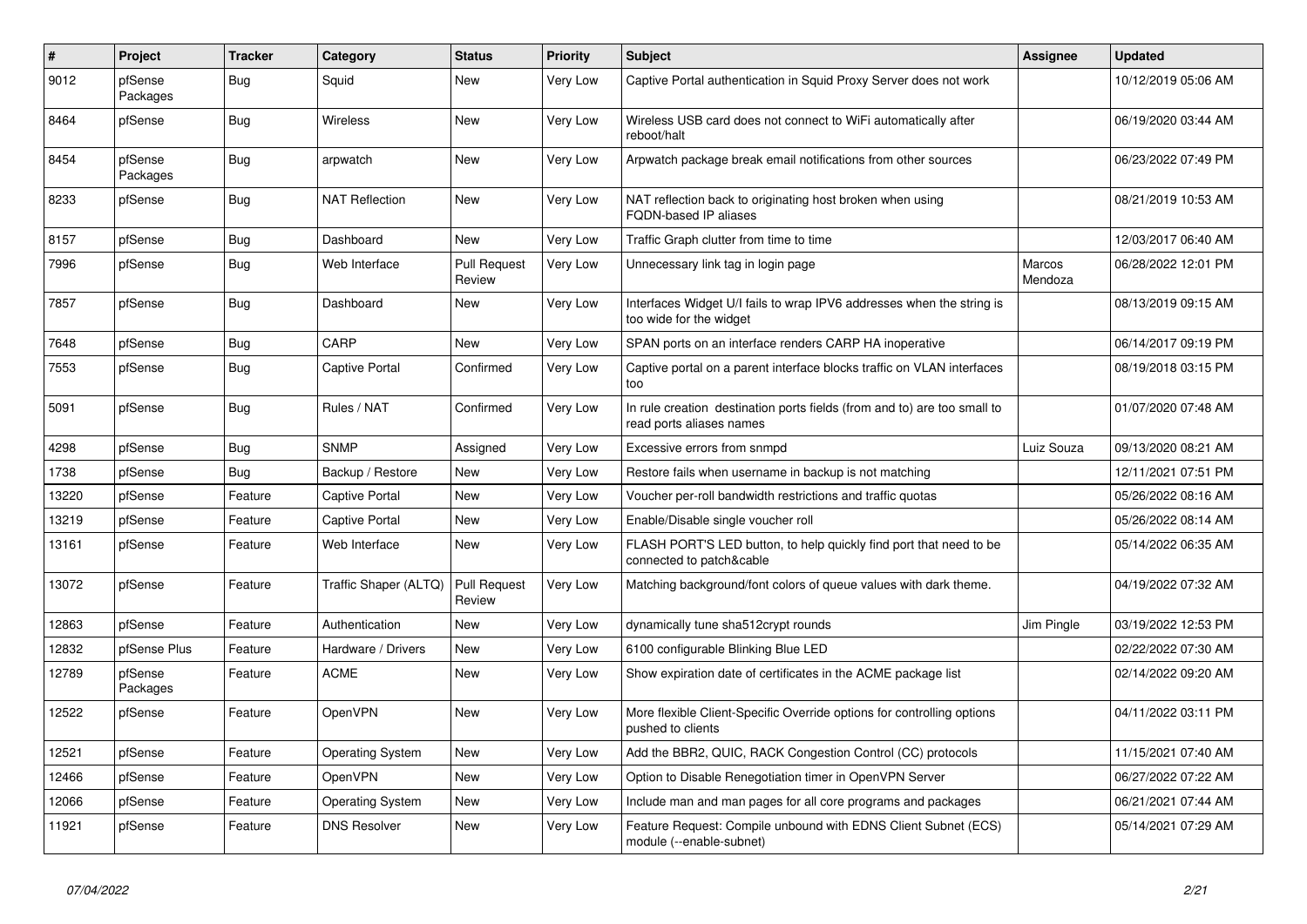| #     | Project             | <b>Tracker</b> | Category                 | <b>Status</b> | <b>Priority</b> | Subject                                                                                 | <b>Assignee</b> | <b>Updated</b>      |
|-------|---------------------|----------------|--------------------------|---------------|-----------------|-----------------------------------------------------------------------------------------|-----------------|---------------------|
| 11266 | pfSense<br>Packages | Feature        | AutoConfigBackup         | New           | Very Low        | Give an option to list restore point in "reverse" order/latest at the top.              |                 | 01/19/2021 06:58 PM |
| 11169 | pfSense             | Feature        | Interfaces               | <b>New</b>    | Very Low        | Changing interface index order                                                          |                 | 12/17/2020 05:44 AM |
| 11165 | pfSense<br>Packages | Feature        | OpenVPN Client<br>Export | New           | Very Low        | OpenVPN Exporter - Allow for name customization                                         |                 | 07/10/2021 12:58 PM |
| 10831 | pfSense<br>Packages | Feature        | New Package<br>Request   | New           | Very Low        | Integration of nntp-proxy into pfsense                                                  |                 | 08/13/2020 09:09 AM |
| 10802 | pfSense             | Feature        | DHCP (IPv4)              | New           | Very Low        | Seperator for DHCP Static Mapped leases                                                 |                 | 07/31/2020 10:30 AM |
| 10732 | pfSense             | Feature        | <b>High Availability</b> | New           | Very Low        | Warning banner for secondary HA node                                                    |                 | 12/23/2021 03:34 AM |
| 10731 | pfSense             | Feature        | <b>XMLRPC</b>            | <b>New</b>    | Very Low        | XML-sync primary/secondary config flag                                                  |                 | 07/06/2020 03:52 PM |
| 10645 | pfSense             | Feature        | Package System           | New           | Very Low        | Choosing active repo after restoring config but before starting pkgs<br>auto-installing |                 | 09/22/2020 01:04 PM |
| 10570 | pfSense<br>Packages | Feature        | OpenVPN Client<br>Export | <b>New</b>    | Very Low        | OpenVPN Export for iOS should use .ovpn12 for certs and private key                     |                 | 05/19/2020 10:12 AM |
| 10467 | pfSense             | Feature        | Notifications            | New           | Very Low        | Email alert functionality for system health                                             |                 | 05/21/2020 06:02 AM |
| 10446 | pfSense             | Feature        | Rules / NAT              | New           | Very Low        | VIP address is not shown in firewall rules                                              |                 | 06/09/2022 02:07 PM |
| 10377 | pfSense<br>Packages | Feature        | FreeRADIUS               | New           | Very Low        | Allow usage of TOTP (Google-Authenticator) without PIN                                  |                 | 03/30/2020 11:43 AM |
| 10358 | pfSense<br>Packages | Feature        | <b>FRR</b>               | <b>New</b>    | Very Low        | <b>Stage FRR Configuration Changes</b>                                                  |                 | 03/19/2020 06:48 AM |
| 10290 | pfSense             | Feature        | Aliases / Tables         | New           | Very Low        | Firewall Aliases Add button on top of list                                              |                 | 07/10/2021 01:03 PM |
| 10258 | pfSense             | Feature        | Certificates             | New           | Very Low        | allow to sign CA                                                                        |                 | 02/20/2020 04:20 AM |
| 10250 | pfSense             | Feature        | DHCP (IPv4)              | New           | Very Low        | DHCP lease view by interface                                                            |                 | 02/11/2020 07:47 AM |
| 10238 | pfSense             | Feature        | <b>Operating System</b>  | New           | Very Low        | Periodic Scrub of ZFS filesystem                                                        |                 | 12/31/2020 03:02 PM |
| 9725  | pfSense<br>Packages | Feature        | <b>ACME</b>              | <b>New</b>    | Very Low        | Ability to use template variables in acme package                                       |                 | 09/04/2019 07:12 AM |
| 9648  | pfSense<br>Packages | Feature        | haproxy                  | <b>New</b>    | Very Low        | Multiple node Sync HAProxy configuration to backup CARP members<br>via XMLRPC.          |                 | 07/25/2019 10:04 AM |
| 9575  | pfSense             | Feature        | DHCP (IPv6)              | <b>New</b>    | Very Low        | RFC 7078 - Distributing Address Selection Policy Using DHCPv6                           |                 | 08/14/2019 02:39 PM |
| 9336  | pfSense             | Feature        | Notifications            | <b>New</b>    | Very Low        | Make Dynamic DNS update notification e-mail optional                                    |                 | 02/18/2019 11:49 AM |
| 9141  | pfSense<br>Packages | Feature        | <b>FRR</b>               | <b>New</b>    | Very Low        | FRR xmlrpc                                                                              | Jim Pingle      | 11/26/2018 07:49 AM |
| 8879  | pfSense             | Feature        | DHCP (IPv4)              | New           | Very Low        | DHCP options ADD force options                                                          |                 | 09/07/2018 09:14 AM |
| 8775  | pfSense             | Feature        | Authentication           | New           | Very Low        | Use SRV record for LDAP Authentication                                                  |                 | 05/06/2020 07:49 AM |
| 8694  | pfSense             | Feature        | Authentication           | New           | Very Low        | Client CA Auth for PFSense WebGui                                                       |                 | 08/21/2019 09:25 AM |
| 8599  | pfSense             | Feature        | Rules / NAT              | New           | Very Low        | IPv6 flow labels                                                                        |                 | 07/16/2018 07:36 AM |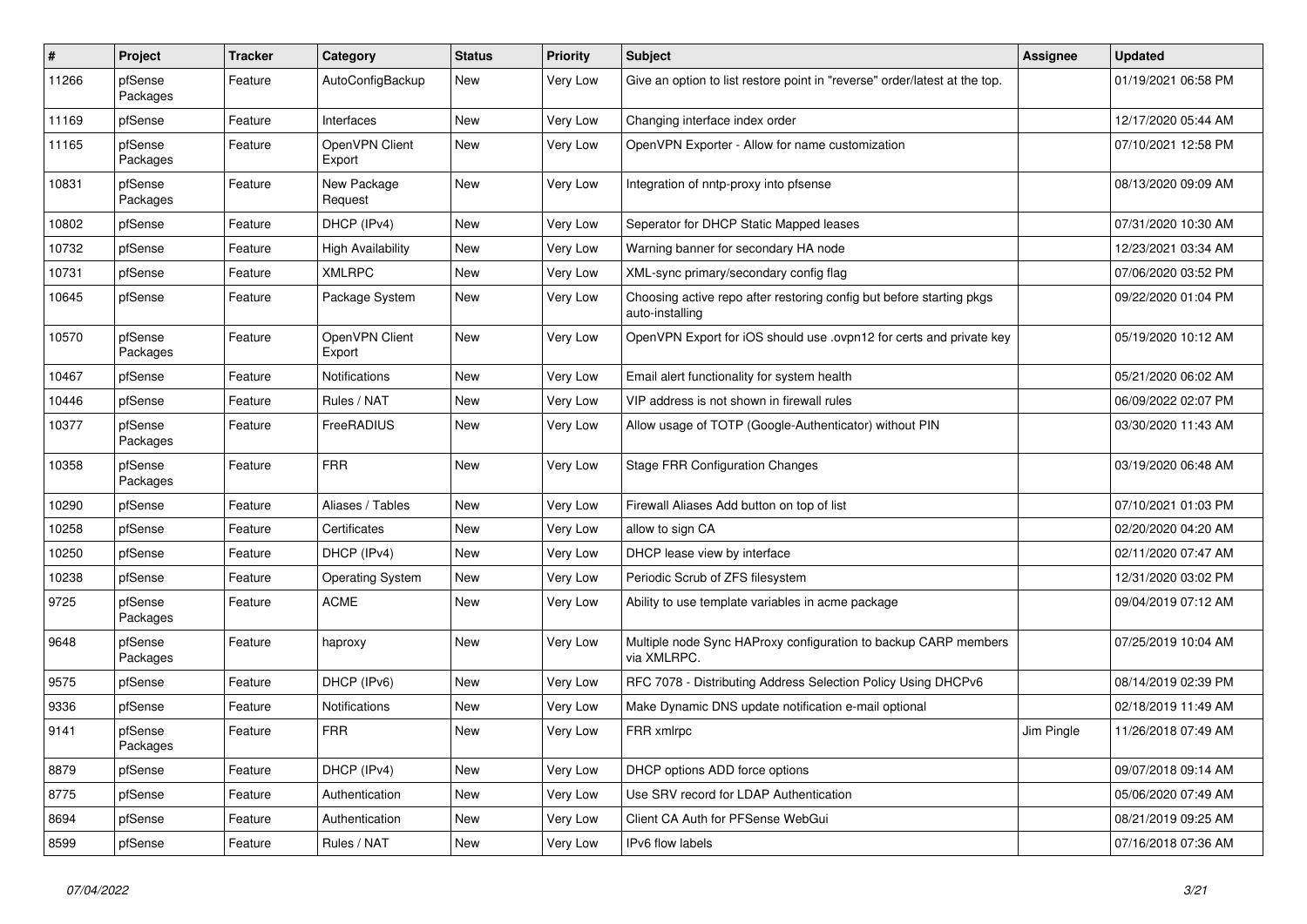| ∦     | <b>Project</b>      | <b>Tracker</b> | Category                 | <b>Status</b> | <b>Priority</b> | <b>Subject</b>                                                                                               | <b>Assignee</b>                              | <b>Updated</b>      |
|-------|---------------------|----------------|--------------------------|---------------|-----------------|--------------------------------------------------------------------------------------------------------------|----------------------------------------------|---------------------|
| 8161  | pfSense<br>Packages | Feature        | <b>FreeRADIUS</b>        | New           | Very Low        | Add virtual server support to FreeRadius                                                                     |                                              | 12/05/2017 01:57 PM |
| 8148  | pfSense<br>Packages | Feature        | OpenVPN Client<br>Export | New           | Very Low        | OpenVPN - Output Windows Client .MSI Installer for GPO deployment                                            |                                              | 11/30/2017 01:24 PM |
| 7934  | pfSense             | Feature        | Dashboard                | <b>New</b>    | Very Low        | format support phone# for international use                                                                  |                                              | 10/12/2017 04:38 PM |
| 7718  | pfSense             | Feature        | <b>Dynamic DNS</b>       | New           | Very Low        | Hostname for Custom DynDNS Updater.                                                                          |                                              | 07/24/2017 10:05 AM |
| 7608  | pfSense<br>Packages | Feature        | <b>FreeRADIUS</b>        | <b>New</b>    | Very Low        | Captive Portal amount of traffic Account + Free Radius+Mysql                                                 |                                              | 05/28/2017 09:08 AM |
| 7030  | pfSense             | Feature        | Multi-WAN                | New           | Very Low        | New Feature Load Balance Per Amount Of GB                                                                    |                                              | 08/13/2019 02:56 PM |
| 6804  | pfSense             | Feature        | <b>Diagnostics</b>       | New           | Very Low        | Add row counter into Diagnostics -> Edit File                                                                |                                              | 08/20/2019 03:44 PM |
| 6544  | pfSense             | Feature        | DHCP (IPv4)              | New           | Very Low        | RFC 3046 DHCP Option 82 support (and RFC 3315/4649/4580 for<br>IPv6                                          |                                              | 07/13/2020 02:14 AM |
| 5835  | pfSense             | Feature        | OpenVPN                  | New           | Very Low        | Improve OpenVPN client gateway detection in edge cases where the<br>remote does not send gateway information |                                              | 03/20/2016 12:29 AM |
| 5735  | pfSense             | Feature        | Aliases / Tables         | <b>New</b>    | Very Low        | Automaticaly add DHCP leases to alias list or make it readable in<br>selected fields                         |                                              | 08/21/2019 11:01 AM |
| 895   | pfSense             | Feature        | PPP Interfaces           | New           | Very Low        | PPP subsystem MPPE/MPPC support                                                                              |                                              | 09/10/2019 04:24 PM |
| 13250 | pfSense             | Todo           | DHCP (IPv4)              | New           | Very Low        | Clean up DHCP Server option language                                                                         | Jim Pingle                                   | 06/28/2022 12:01 PM |
| 13159 | pfSense             | Todo           | Web Interface            | New           | Very Low        | Decrease distance between img-buttons in webGUI to eliminate<br>mistake entry                                |                                              | 05/14/2022 06:52 AM |
| 12457 | pfSense Docs        | Todo           | Packages                 | New           | Very Low        | Add UPS Configuration Recipes for apcupsd and nut UPS Packages<br>with Common Brand Units                    |                                              | 10/18/2021 08:37 AM |
| 12025 | pfSense             | Todo           | Web Interface            | <b>New</b>    | Very Low        | Add 1:1 Validation to Notify Someone They are 1:1 NAT'ing an<br>Interface Address                            |                                              | 06/11/2021 10:05 AM |
| 10199 | pfSense             | Todo           | Translations             | New           | Very Low        | Improve Spanish translation interface                                                                        | <b>Aluisco Miguel</b><br>Ricardo<br>Mastrapa | 01/22/2020 09:22 AM |
| 8270  | pfSense             | Todo           | Web Interface            | New           | Very Low        | Fix grammatically erroneous repetition                                                                       |                                              | 01/11/2018 08:19 AM |
| 6727  | pfSense             | Todo           | Web Interface            | <b>New</b>    | Very Low        | Missing file apple-touch-icon-precomposed.png?                                                               | <b>Jared Dillard</b>                         | 08/18/2016 02:10 PM |
| 6647  | pfSense             | Todo           | Web Interface            | <b>New</b>    | Very Low        | <b>Enable Additional Security Headers</b>                                                                    |                                              | 05/14/2021 01:09 AM |
| 11145 | pfSense Docs        | Correction     | Virtualization           | <b>New</b>    | Very Low        | Feedback on pfSense Configuration Recipes - Virtualizing pfSense<br>with Hyper-V                             | Jim Pingle                                   | 03/06/2021 04:14 PM |
| 12805 | pfSense Docs        | New Content    | General                  | New           | Very Low        | Add documentation about what triggers a notfication                                                          |                                              | 02/15/2022 05:10 PM |
| 12804 | pfSense Docs        | New Content    | General                  | New           | Very Low        | Create Slack documentation                                                                                   |                                              | 02/15/2022 04:59 PM |
| 13318 | pfSense             | <b>Bug</b>     | Web Interface            | Feedback      | Low             | NDP Table not showing hostname                                                                               | Jim Pingle                                   | 07/02/2022 02:57 AM |
| 13289 | pfSense             | <b>Bug</b>     | Backup / Restore         | New           | Low             | Attempting to restore a 0 byte "config.xml" prints an error that the file<br>cannot be read                  |                                              | 06/28/2022 12:01 PM |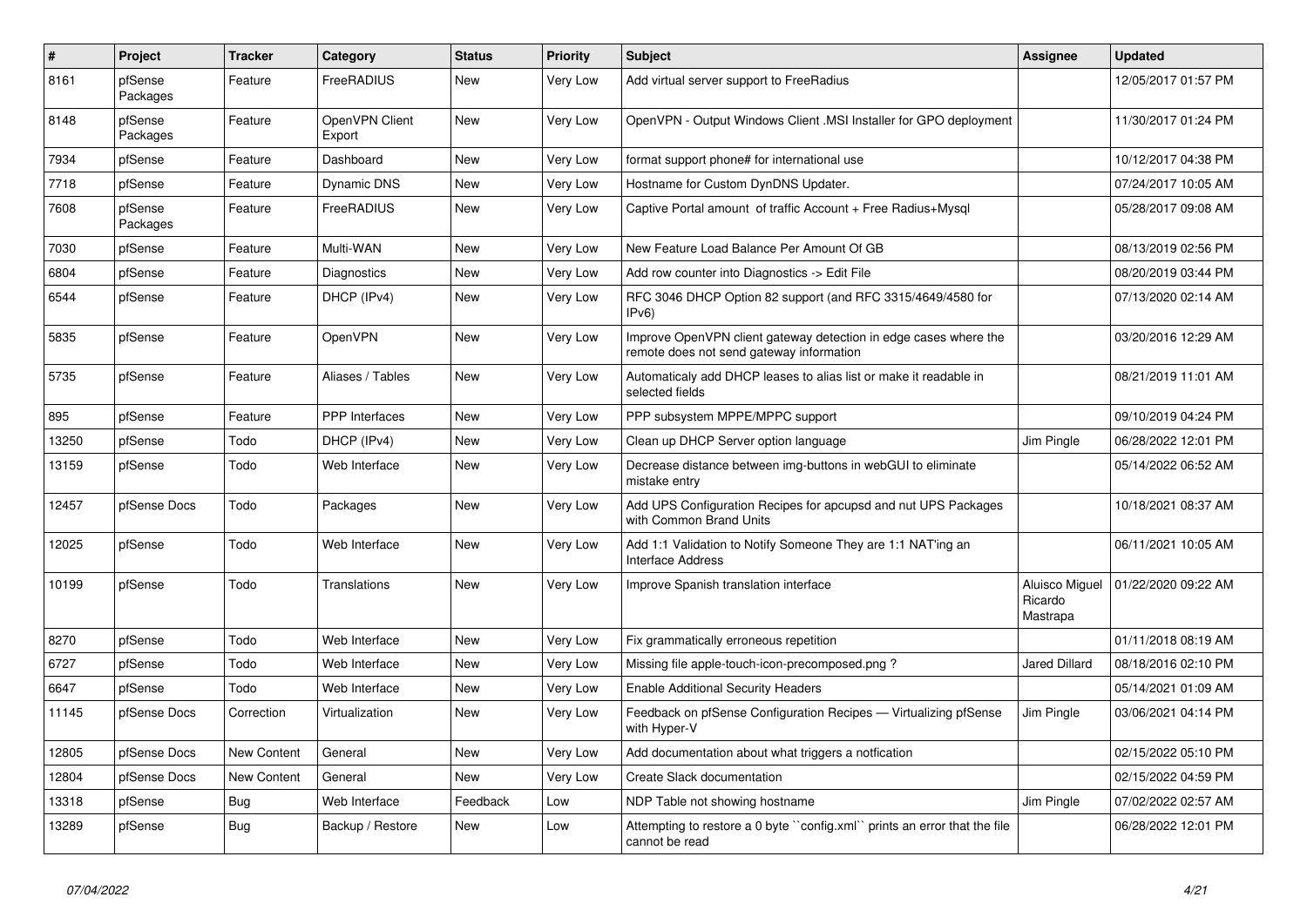| $\#$  | Project             | <b>Tracker</b> | Category              | <b>Status</b>                 | <b>Priority</b> | <b>Subject</b>                                                                                               | Assignee            | <b>Updated</b>      |
|-------|---------------------|----------------|-----------------------|-------------------------------|-----------------|--------------------------------------------------------------------------------------------------------------|---------------------|---------------------|
| 13263 | pfSense             | Bug            | DHCP (IPv4)           | <b>New</b>                    | Low             | Deleting a static DHCP entry when the related IP is not in the arp table<br>spams the log                    |                     | 06/10/2022 11:18 AM |
| 13258 | pfSense             | Bug            | Console Menu          | <b>Pull Request</b><br>Review | Low             | secret menu option 100                                                                                       | Jim Pingle          | 06/28/2022 12:01 PM |
| 13247 | pfSense<br>Packages | <b>Bug</b>     | open-vm-tools         | New                           | Low             | Open-VM-Tools service actions do not work                                                                    |                     | 06/05/2022 07:09 PM |
| 13209 | pfSense<br>Packages | <b>Bug</b>     | pfBlockerNG           | New                           | Low             | Parsing Filter log by pfBlockerNG creates IP Block log with<br>Source/Destination mixed up or wrong Direcion | <b>Viktor Gurov</b> | 05/25/2022 03:50 AM |
| 13098 | pfSense<br>Packages | <b>Bug</b>     | haproxy               | Feedback                      | Low             | HAProxy Virtual IP broken link under Frontend setup                                                          |                     | 04/27/2022 08:35 AM |
| 13000 | pfSense             | Bug            | <b>IPsec</b>          | New                           | Low             | IPsec AES-GCM encryption algorithm "Key Length" field should be<br>labeled "ICV Length"                      |                     | 03/30/2022 07:40 AM |
| 12894 | pfSense Plus        | Bug            | Certificates          | New                           | Low             | duplicating freshly created certificates through refreshing                                                  |                     | 03/03/2022 02:35 PM |
| 12850 | pfSense             | Bug            | Routing               | <b>New</b>                    | Low             | Console error during boot: "route: route has not been found"                                                 |                     | 02/22/2022 08:27 AM |
| 12734 | pfSense             | Bug            | Web Interface         | Incomplete                    | Low             | Long hostname breaks DHCP leases layout                                                                      |                     | 01/31/2022 01:03 PM |
| 12539 | pfSense             | <b>Bug</b>     | Interfaces            | New                           | Low             | Changing VLAN ID for LAN interface in assignments silently fails.                                            |                     | 11/23/2021 04:12 AM |
| 12393 | pfSense             | <b>Bug</b>     | Traffic Shaper (ALTQ) | <b>New</b>                    | Low             | Priority of gOthersLow higher than default queues                                                            |                     | 09/21/2021 02:48 PM |
| 12264 | pfSense<br>Packages | Bug            | Squid                 | Feedback                      | Low             | Stray <table> line in squid monitor.php</table>                                                              | <b>Viktor Gurov</b> | 12/23/2021 10:53 AM |
| 12178 | pfSense<br>Packages | <b>Bug</b>     | WireGuard             | New                           | Low             | WireGuard always shows 'Configuring WireGuard tunnelsdone.'<br>message on boot                               |                     | 07/30/2021 06:58 AM |
| 12070 | pfSense             | <b>Bug</b>     | DHCP (IPv4)           | New                           | Low             | <b>VLAN0 for WAN DHCP</b>                                                                                    |                     | 12/23/2021 04:31 PM |
| 12013 | pfSense             | Bug            | Logging               | New                           | Low             | Reading log data is inefficient in certain cases                                                             |                     | 06/08/2021 07:35 AM |
| 11566 | pfSense             | Bug            | Web Interface         | New                           | Low             | Firewall Maximum Table Entries "default size" is whatever is entered                                         |                     | 02/27/2021 10:01 AM |
| 11530 | pfSense<br>Packages | Bug            | ntop                  | Feedback                      | Low             | ntopng 4.2 needs to be updated to 4.3, Bug when accessing a host for<br>details                              |                     | 03/05/2022 08:35 PM |
| 11509 | pfSense<br>Packages | Bug            | <b>LCDProc</b>        | New                           | Low             | LCD package - not starting at boot - stop and start in Status Window<br>not possible                         |                     | 02/23/2021 10:55 AM |
| 11352 | pfSense             | <b>Bug</b>     | FreeBSD               | New                           | Low             | CTF types > 2^15 in the pfSense kernel config results in DTrace<br>failing                                   | Scott Long          | 03/17/2021 02:52 AM |
| 11343 | pfSense<br>Packages | Bug            | <b>BIND</b>           | Feedback                      | Low             | Invalid link to pfSense-pkg-bind changelog                                                                   | Viktor Gurov        | 04/05/2022 08:12 AM |
| 11093 | pfSense             | <b>Bug</b>     | <b>Wireless</b>       | <b>New</b>                    | Low             | ral(4) driver non-functional in arm64                                                                        |                     | 11/21/2020 10:45 AM |
| 11074 | pfSense<br>Packages | <b>Bug</b>     | <b>BIND</b>           | New                           | Low             | bind Zone Settings Zones, Save button opens "Confirmation required<br>to save changes"                       |                     | 11/16/2020 11:08 AM |
| 10994 | pfSense<br>Packages | <b>Bug</b>     | squidguard            | <b>New</b>                    | Low             | SquidGuard Blacklists Restore Default button does not work                                                   |                     | 10/20/2020 12:26 PM |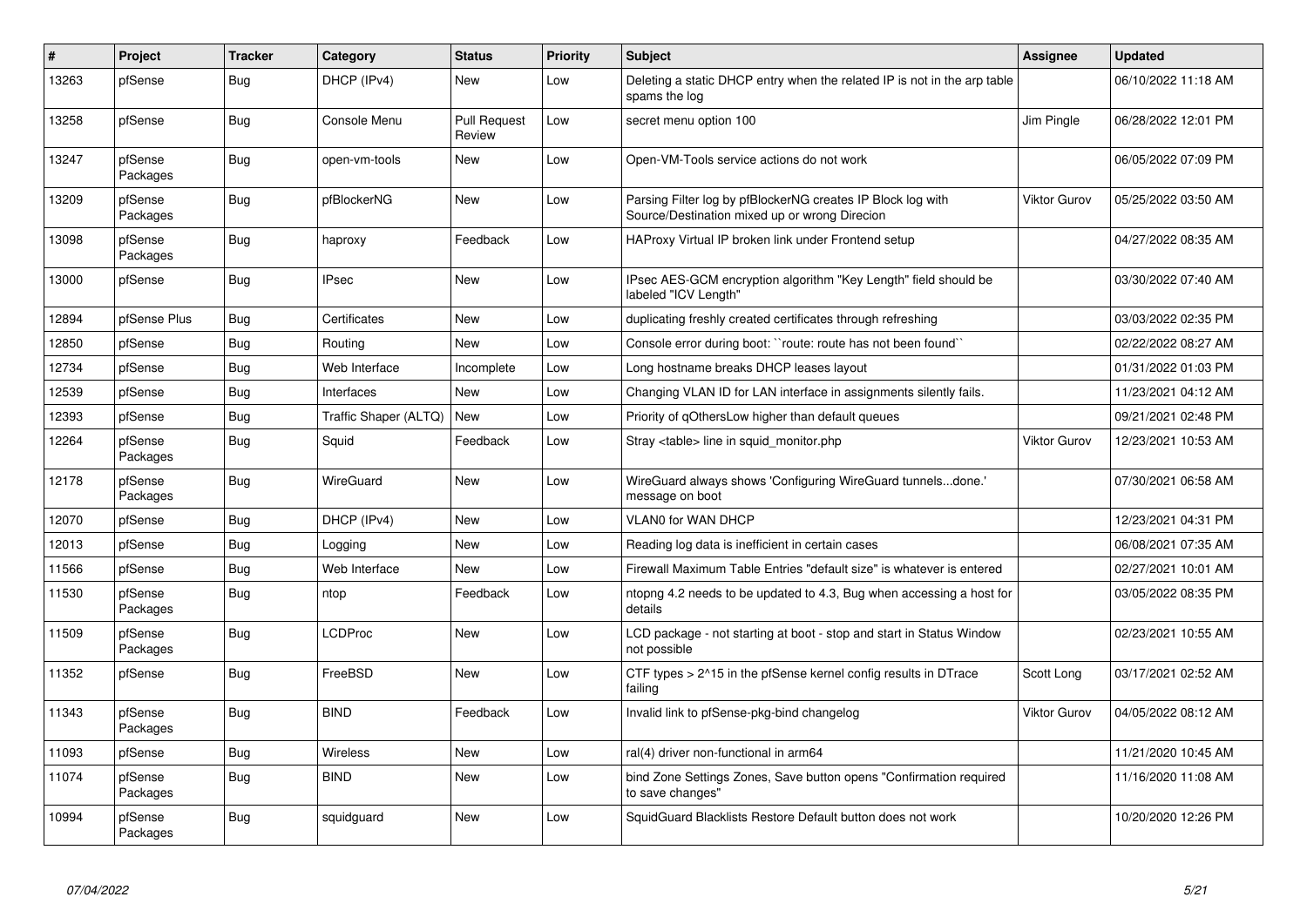| #     | Project             | <b>Tracker</b> | Category                    | <b>Status</b>                 | <b>Priority</b> | <b>Subject</b>                                                                                                               | <b>Assignee</b>      | <b>Updated</b>      |
|-------|---------------------|----------------|-----------------------------|-------------------------------|-----------------|------------------------------------------------------------------------------------------------------------------------------|----------------------|---------------------|
| 10989 | pfSense<br>Packages | <b>Bug</b>     | Snort                       | New                           | Low             | Snort alert page has hidden characters in IPv6 address                                                                       |                      | 10/17/2020 04:06 PM |
| 10959 | pfSense             | <b>Bug</b>     | <b>Traffic Graphs</b>       | Feedback                      | Low             | Traffic graph stopped on interface used via netmap                                                                           |                      | 02/22/2021 02:57 AM |
| 10952 | pfSense             | Bug            | Rules / NAT                 | New                           | Low             | Inconsistency in Subnet Defaults Between Firewall Rules and<br>Interface Address Assignments                                 |                      | 10/09/2020 12:50 PM |
| 10892 | pfSense             | Bug            | Rules / NAT                 | New                           | Low             | Large number of VLAN/LANs make floating rules are to read                                                                    | Jared Dillard        | 02/01/2021 03:29 PM |
| 10690 | pfSense             | <b>Bug</b>     | Installer                   | <b>New</b>                    | Low             | Not possible to make UFS install on ZFS formatted drive                                                                      |                      | 04/21/2022 12:39 PM |
| 9887  | pfSense             | Bug            | Rules / NAT                 | <b>Pull Request</b><br>Review | Low             | Rule separator positions change when deleting multiple rules                                                                 |                      | 07/01/2022 02:25 PM |
| 9353  | pfSense             | Bug            | Dashboard                   | New                           | Low             | PHPSession errors from limited access to dashboard and widgets                                                               |                      | 10/06/2020 09:31 AM |
| 9296  | pfSense             | <b>Bug</b>     | Aliases / Tables            | Confirmed                     | Low             | Alias content is sometimes incomplete when mixing FQDN and IP<br>address                                                     | Reid<br>Linnemann    | 06/18/2022 03:12 PM |
| 9247  | pfSense<br>Packages | Bug            | haproxy                     | New                           | Low             | HAProxy multiple server selection on stats pages doesn't work                                                                |                      | 01/02/2019 04:44 PM |
| 9149  | pfSense             | <b>Bug</b>     | Package System              | New                           | Low             | Continued issues with /tmp and /var in RAM on 2.4                                                                            |                      | 11/24/2018 11:56 AM |
| 8846  | pfSense             | Bug            | Gateways                    | New                           | Low             | Misleading gateway error message adding/editing static routes using a<br>disabled interface                                  |                      | 08/21/2019 11:29 AM |
| 8820  | pfSense             | Bug            | Rules / NAT                 | <b>New</b>                    | Low             | System/Advanced/Misc - "Do not kill connections when schedule<br>expires" UN-checked still leaves existing connections open. |                      | 07/28/2020 10:59 AM |
| 8576  | pfSense             | Bug            | Rules / NAT                 | Feedback                      | Low             | pfSense stops passing traffic after some time when using Outbound<br>NAT pool w/ Sticky Address                              |                      | 10/28/2021 01:47 PM |
| 8502  | pfSense             | Bug            | Web Interface               | Confirmed                     | Low             | main (top) menu items do not drop down in some cases                                                                         |                      | 07/06/2020 02:39 PM |
| 8500  | pfSense             | <b>Bug</b>     | <b>Dynamic DNS</b>          | New                           | Low             | Incorrect categorization of status/info messages from phpDynDNS                                                              |                      | 08/16/2019 12:50 PM |
| 8192  | pfSense             | Bug            | Gateway Monitoring          | New                           | Low             | dpinger - Change in ISP link-local IPv6 address drops connectivity                                                           | Luiz Souza           | 11/05/2020 07:31 AM |
| 7848  | pfSense             | Bug            | Diagnostics                 | New                           | Low             | NDP Table Sort by Expiration Error                                                                                           |                      | 08/26/2019 02:56 PM |
| 7788  | pfSense             | Bug            | Dashboard                   | New                           | Low             | Irregular updating of widgets like cpu/uptime on system widget.                                                              |                      | 08/21/2019 09:03 AM |
| 7387  | pfSense             | Bug            | Dashboard                   | New                           | Low             | New Traffic Graph in dashboard resets inverted view to normal view                                                           | <b>Jared Dillard</b> | 12/11/2021 08:14 PM |
| 7329  | pfSense             | Bug            | <b>DNS Forwarder</b>        | New                           | Low             | <b>DHCP Not Updating DNS</b>                                                                                                 |                      | 01/21/2022 09:16 PM |
| 7314  | pfSense             | <b>Bug</b>     | <b>RRD Graphs</b>           | New                           | Low             | Discrepancy in ntp monitoring view                                                                                           |                      | 02/24/2017 08:37 PM |
| 7289  | pfSense             | Bug            | Certificates                | New                           | Low             | Generating 4096bit Certificate                                                                                               |                      | 08/14/2019 09:56 AM |
| 6873  | pfSense             | <b>Bug</b>     | DHCP (IPv6)                 | New                           | Low             | radvd - Too many addresses in RDNSS section when previously using<br>DHCP <sub>v6</sub>                                      | Dominic<br>McKeown   | 06/06/2018 10:45 AM |
| 6696  | pfSense             | <b>Bug</b>     | Traffic Shaper (ALTQ)   New |                               | Low             | Add configure link to Status > Queues error message if traffic shaping<br>not configured                                     | Jared Dillard        | 08/21/2019 08:55 AM |
| 6430  | pfSense             | Bug            | <b>DNS Resolver</b>         | Confirmed                     | Low             | pfsense should sanity-check hostnames when copying from<br>dhcpd.leases to /etc/hosts                                        |                      | 08/13/2019 01:23 PM |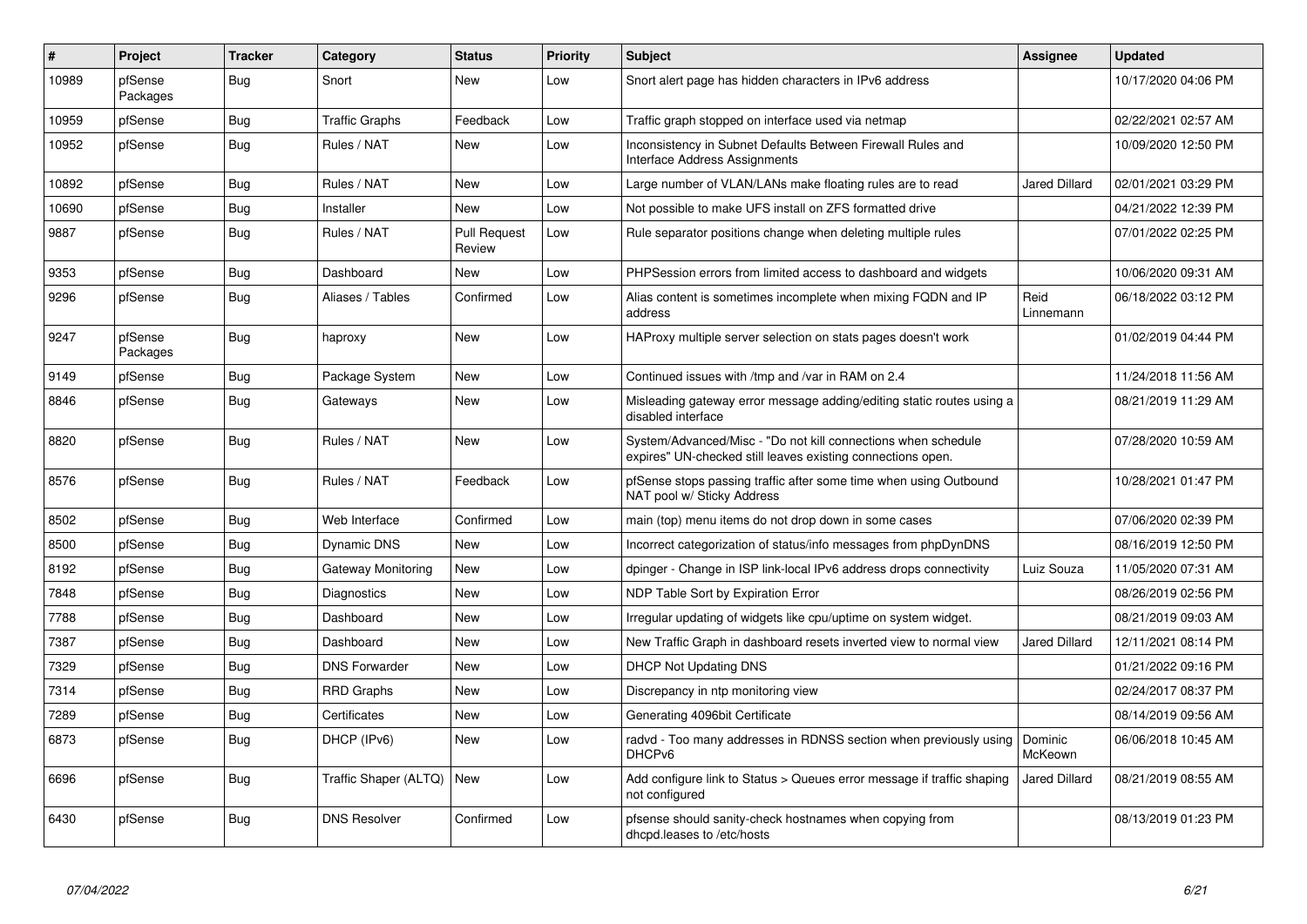| $\#$  | Project             | <b>Tracker</b> | Category                                        | <b>Status</b> | <b>Priority</b> | <b>Subject</b>                                                                                                        | Assignee             | <b>Updated</b>      |
|-------|---------------------|----------------|-------------------------------------------------|---------------|-----------------|-----------------------------------------------------------------------------------------------------------------------|----------------------|---------------------|
| 6386  | pfSense             | Bug            | <b>IPv6 Router</b><br>Advertisements<br>(RADVD) | New           | Low             | Switching Router Advertisements to disabled should broadcast IP<br>Removal messages                                   |                      | 05/22/2016 10:44 PM |
| 6361  | pfSense             | Bug            | Web Interface                                   | <b>New</b>    | Low             | Responsive Mobile Menu issue                                                                                          |                      | 05/16/2016 12:09 PM |
| 6255  | pfSense             | Bug            | PPP Interfaces                                  | Confirmed     | Low             | PPP Country/Provider/Plan configuration not saved                                                                     |                      | 04/25/2016 07:15 PM |
| 6055  | pfSense             | Bug            | Package System                                  | Confirmed     | Low             | Menu items may remain from packages no longer installed                                                               |                      | 06/18/2021 08:46 PM |
| 6026  | pfSense             | Bug            | Rules / NAT                                     | New           | Low             | webinterface, firewall rules, wrapping of columns or visible<br>(horizontal)scrollbar needed when contents doesnt fit | <b>Jared Dillard</b> | 08/20/2019 03:40 PM |
| 6023  | pfSense<br>Packages | Bug            | Suricata                                        | New           | Low             | Traffic Shaper (pfsense 2.3) Suricata V3.0 Inline Mode Operation                                                      | Luiz Souza           | 04/15/2016 05:59 AM |
| 6011  | pfSense             | Bug            | Web Interface                                   | Confirmed     | Low             | IPv6 link local fails HTTP REFERER check                                                                              |                      | 09/04/2016 09:57 AM |
| 5658  | pfSense             | Bug            | <b>Captive Portal</b>                           | Confirmed     | Low             | Files with the same name cannot be uploaded to multiple captive<br>portal zones                                       |                      | 12/18/2015 07:19 PM |
| 5469  | pfSense             | Bug            | Package System                                  | Confirmed     | Low             | package.dtd XSD schema is a piece of pathetic, useless,<br>unmaintained junk                                          |                      | 11/22/2015 06:26 AM |
| 4451  | pfSense             | Bug            | DHCP (IPv4)                                     | New           | Low             | Status DHCP Leases shows double entries for static entries without IP<br>address                                      | <b>Phillip Davis</b> | 05/21/2022 04:55 PM |
| 3889  | pfSense             | <b>Bug</b>     | <b>XML Parser</b>                               | Confirmed     | Low             | Non relevant changes in config.xml                                                                                    |                      | 08/13/2019 12:23 PM |
| 3411  | pfSense             | Bug            | Dashboard                                       | New           | Low             | Interfaces and statistics dashboard widgets very slow with large<br>numbers of interfaces                             |                      | 01/24/2014 02:09 AM |
| 2234  | pfSense             | Bug            | Web Interface                                   | Confirmed     | Low             | Status: Traffic Graph - only shows interface's subnet                                                                 |                      | 01/15/2022 08:33 PM |
| 2042  | pfSense             | Bug            | <b>NAT Reflection</b>                           | Confirmed     | Low             | NAT reflection doesn't apply to self-initiated traffic                                                                |                      | 01/21/2021 10:38 PM |
| 12183 | pfSense             | Regression     | Interfaces                                      | New           | Low             | Changing MAC address for PPP parent interface stopped working                                                         |                      | 04/20/2022 04:16 PM |
| 13322 | pfSense             | Feature        | Diagnostics                                     | New           | Low             | Define Packet Capture Protocol                                                                                        |                      | 06/30/2022 06:45 AM |
| 13294 | pfSense             | Feature        | Gateways                                        | New           | Low             | Change gateway name                                                                                                   |                      | 06/22/2022 06:07 PM |
| 13168 | pfSense             | Feature        | Dashboard                                       | New           | Low             | Multiple Dashboard views for a single user                                                                            |                      | 05/16/2022 07:53 AM |
| 12813 | pfSense             | Feature        | <b>Installer</b>                                | New           | Low             | Recover extra data in the installer                                                                                   |                      | 02/17/2022 07:52 AM |
| 12736 | pfSense<br>Packages | Feature        | pfBlockerNG                                     | New           | Low             | Allow custom cron intervals                                                                                           |                      | 01/30/2022 08:55 PM |
| 12564 | pfSense             | Feature        | Aliases / Tables                                | New           | Low             | add column to show that an Alias is in use by or not                                                                  |                      | 12/04/2021 07:25 PM |
| 12551 | pfSense             | Feature        | <b>DNS Resolver</b>                             | New           | Low             | Add ability to set DNS resolver search domain list                                                                    |                      | 12/01/2021 11:18 AM |
| 12370 | pfSense             | Feature        | Rules / NAT                                     | New           | Low             | Add limiters to Queue column on firewall rule list                                                                    |                      | 09/14/2021 07:37 AM |
| 12369 | pfSense<br>Packages | Feature        | Mail report                                     | New           | Low             | Skip If No Content issue                                                                                              |                      | 09/14/2021 06:40 AM |
| 12343 | pfSense             | Feature        | Diagnostics                                     | New           | Low             | Real time traffic monitoring                                                                                          |                      | 09/06/2021 01:26 PM |
| 12248 | pfSense             | Feature        | Package System                                  | New           | Low             | Package Update Availability Notification                                                                              |                      | 11/28/2021 10:02 AM |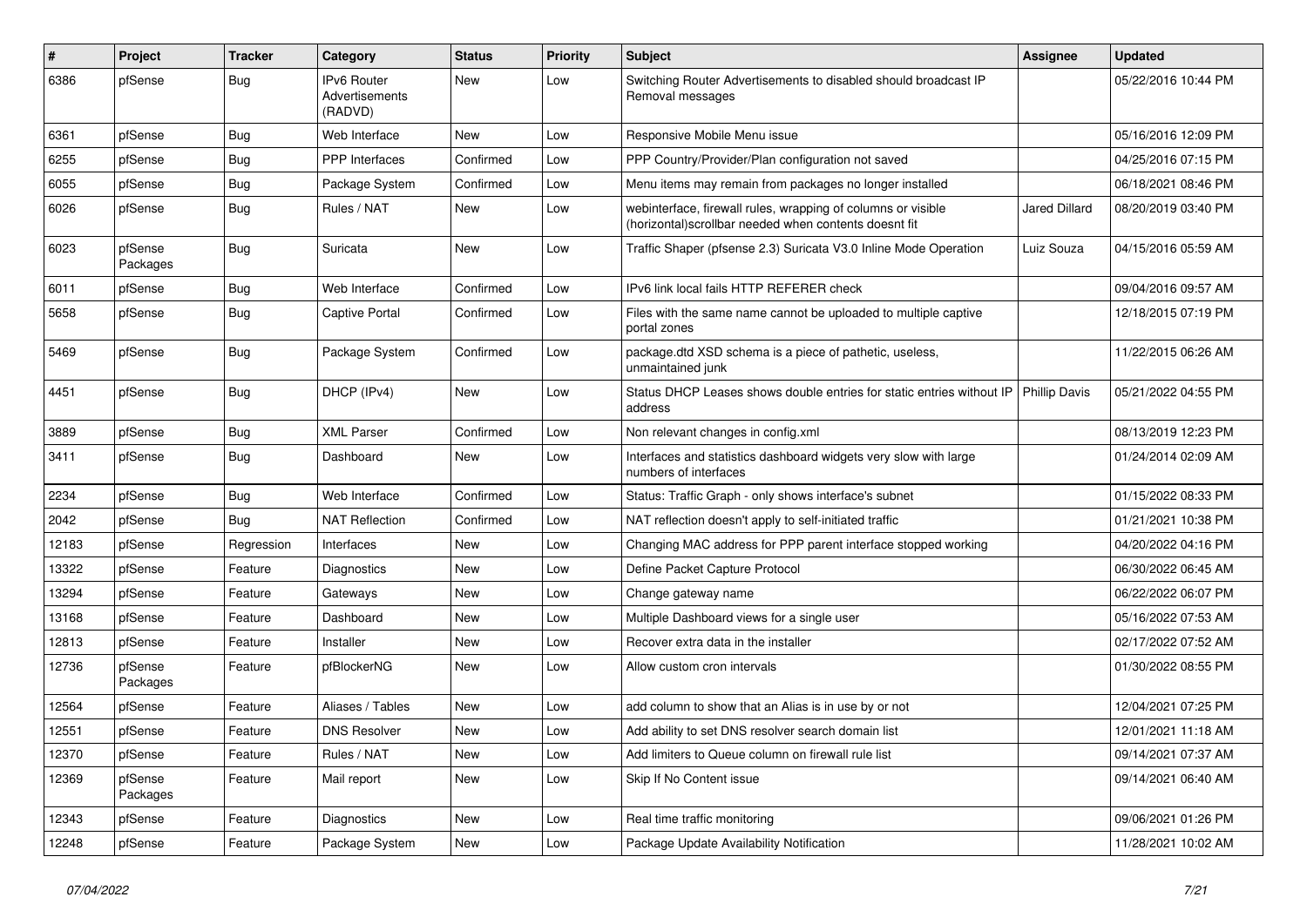| ∦     | <b>Project</b>      | <b>Tracker</b> | Category                    | <b>Status</b>                 | <b>Priority</b> | <b>Subject</b>                                                                              | Assignee      | <b>Updated</b>      |
|-------|---------------------|----------------|-----------------------------|-------------------------------|-----------------|---------------------------------------------------------------------------------------------|---------------|---------------------|
| 11837 | pfSense<br>Packages | Feature        | <b>FRR</b>                  | New                           | Low             | Increase field length of FRR Networks in Access Lists and Prefix Lists                      |               | 04/22/2021 07:10 AM |
| 11589 | pfSense             | Feature        | <b>Traffic Graphs</b>       | <b>Pull Request</b><br>Review | Low             | Fix iftop experimental traffic fetcher, unify and improve output style                      |               | 03/03/2021 03:30 PM |
| 11588 | pfSense             | Feature        | WireGuard                   | New                           | Low             | Automatically suggest next IP address in Wireguard interface subnet<br>when creating a peer |               | 12/22/2021 03:35 AM |
| 11440 | pfSense             | Feature        | Web Interface               | New                           | Low             | Expand collapsed sections by clicking anywhere on header                                    |               | 10/28/2021 01:35 PM |
| 11438 | pfSense             | Feature        | Hardware / Drivers          | New                           | Low             | Allow multiple cryptographic accelerator modules to be loaded at the<br>same time           |               | 02/18/2021 12:40 PM |
| 11369 | pfSense             | Feature        | <b>Operating System</b>     | New                           | Low             | add Enabling IPv6 Source Address Validation support                                         |               | 02/04/2021 10:03 AM |
| 11270 | pfSense             | Feature        | <b>VPN (Multiple Types)</b> | New                           | Low             | Consider integrating Nebula mesh VPN                                                        |               | 01/20/2021 03:34 PM |
| 11213 | pfSense             | Feature        | Gateways                    | New                           | Low             | Option to mark gateway as down directly from Table                                          |               | 01/03/2021 07:09 AM |
| 11026 | pfSense<br>Packages | Feature        | FreeRADIUS                  | New                           | Low             | Feedback on Packages - FreeRADIUS package                                                   |               | 11/02/2020 07:21 AM |
| 11004 | pfSense             | Feature        | DHCP (IPv4)                 | New                           | Low             | DHCP reservations with no IP address show entries in DHCP leases                            |               | 10/26/2020 07:22 AM |
| 10995 | pfSense             | Feature        | <b>Operating System</b>     | New                           | Low             | Remove VMware MSI-X from the PCI blacklist.                                                 |               | 10/20/2020 11:40 AM |
| 10918 | pfSense             | Feature        | Aliases / Tables            | New                           | Low             | IP Aliases de-duplication                                                                   |               | 12/13/2020 11:37 PM |
| 10472 | pfSense<br>Packages | Feature        | Suricata                    | New                           | Low             | Blocked host alert table break out by timestamp and type to allow<br>sorting by date        |               | 04/17/2020 12:46 PM |
| 10466 | pfSense<br>Packages | Feature        | Suricata                    | New                           | Low             | Add checkbox to Suricata blocked host view to resolve all resolvable<br>IP's automatically  |               | 02/02/2022 06:04 PM |
| 10395 | pfSense             | Feature        | Dashboard                   | New                           | Low             | Add Dashboard System Information support for more PC Engines<br>APU boards                  |               | 02/17/2022 01:02 AM |
| 10312 | pfSense             | Feature        | Rules / NAT                 | <b>New</b>                    | Low             | Reordering of NAT rules without dragging                                                    |               | 03/03/2020 07:28 AM |
| 10280 | pfSense             | Feature        | Dashboard                   | New                           | Low             | <b>DHCP Leases widget</b>                                                                   |               | 11/07/2020 09:18 PM |
| 10204 | pfSense             | Feature        | Interfaces                  | New                           | Low             | Possible clarification of Track IPv6 Interface Subnet ID                                    |               | 01/23/2020 01:04 PM |
| 10144 | pfSense             | Feature        | Web Interface               | New                           | Low             | Default Sort Order, DHCP Leases                                                             |               | 12/31/2019 06:47 PM |
| 9970  | pfSense             | Feature        | <b>Captive Portal</b>       | New                           | Low             | Captive Portal and SAML2 Integration                                                        | Mauro Braggio | 10/12/2020 07:39 AM |
| 9718  | pfSense             | Feature        | Diagnostics                 | New                           | Low             | Make diag_states_summary table sortable                                                     |               | 10/06/2020 09:12 AM |
| 9717  | pfSense             | Feature        | Web Interface               | New                           | Low             | Search box for pfsense?                                                                     |               | 07/05/2020 02:14 PM |
| 9293  | pfSense             | Feature        | Web Interface               | New                           | Low             | Provide WebUI message (banner) prior to login                                               |               | 08/14/2019 02:39 PM |
| 9085  | pfSense<br>Packages | Feature        | OpenVPN Client<br>Export    | New                           | Low             | OpenVPN connect/disconnect scripts                                                          |               | 08/13/2019 09:15 AM |
| 8532  | pfSense             | Feature        | OpenVPN                     | New                           | Low             | Ability to add metric to pushed routes                                                      |               | 05/22/2018 07:45 AM |
| 8474  | pfSense             | Feature        | High Availability           | New                           | Low             | Easier Conversion to HA Pair from Existing Non-HA Firewall                                  |               | 04/19/2018 11:52 PM |
| 8458  | pfSense             | Feature        | Dashboard                   | New                           | Low             | Allow reordering of interface widget                                                        |               | 08/14/2019 10:52 AM |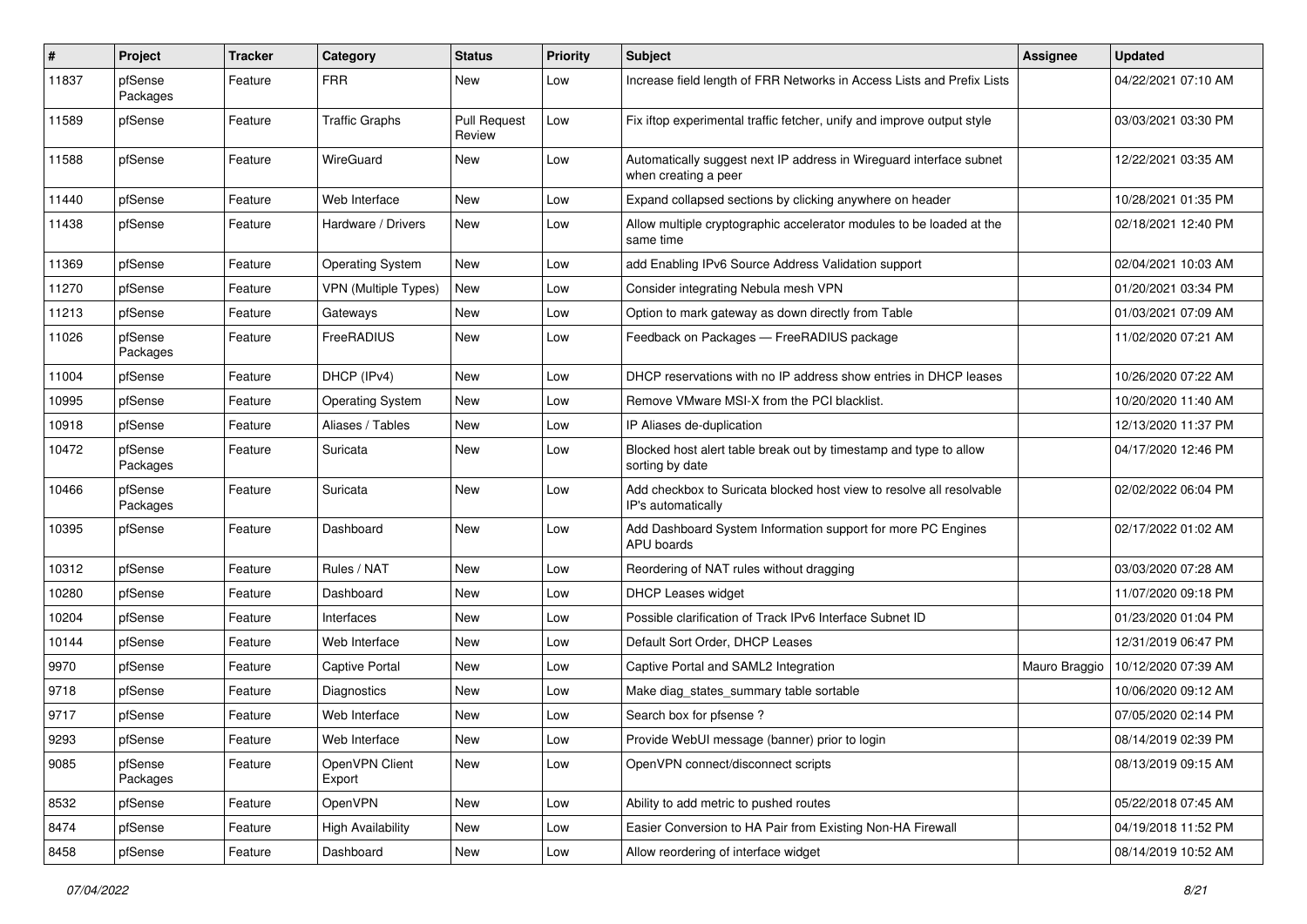| #    | Project             | <b>Tracker</b> | Category                 | <b>Status</b> | <b>Priority</b> | <b>Subject</b>                                                                                                                     | Assignee | <b>Updated</b>      |
|------|---------------------|----------------|--------------------------|---------------|-----------------|------------------------------------------------------------------------------------------------------------------------------------|----------|---------------------|
| 8316 | pfSense             | Feature        | Rules / NAT              | New           | Low             | expiration date when creating new rules                                                                                            |          | 08/21/2019 09:11 AM |
| 7902 | pfSense<br>Packages | Feature        | OpenVPN Client<br>Export | New           | Low             | allow vpn client export of other to be a blank field                                                                               |          | 08/19/2019 03:33 PM |
| 7688 | pfSense             | Feature        | Backup / Restore         | New           | Low             | AutoConfigBackup - Info Icon - username only                                                                                       |          | 10/22/2017 10:46 AM |
| 7683 | pfSense<br>Packages | Feature        | New Package<br>Request   | New           | Low             | Splunk Universal Forwarder Package                                                                                                 |          | 08/19/2019 02:54 PM |
| 7531 | pfSense             | Feature        | Package System           | New           | Low             | pkg behavior when encountering invalid SSL certificate                                                                             |          | 05/08/2017 06:57 PM |
| 7495 | pfSense             | Feature        | <b>DNS Resolver</b>      | New           | Low             | Ability to set TTL for local for Unbound host overrides and dhcp leases                                                            |          | 03/06/2018 09:46 AM |
| 7459 | pfSense             | Feature        | Diagnostics              | New           | Low             | "Refresh" button for Diagnostics/Tables display                                                                                    |          | 08/21/2019 09:27 AM |
| 7442 | pfSense             | Feature        | Diagnostics              | New           | Low             | Suggestions for Diagnostics / ARP Table and Diagnostics / NDP Table                                                                |          | 08/21/2019 09:27 AM |
| 7441 | pfSense             | Feature        | DHCP (IPv4)              | New           | Low             | Display start/end times for Static Mapping leases on DHCP<br>Leases/DHCPv6 Leases                                                  |          | 08/21/2019 10:48 AM |
| 7365 | pfSense             | Feature        | Logging                  | New           | Low             | Pass firewall/filter rule set through logging for centralized loggers to<br>key on                                                 |          | 03/07/2017 10:44 AM |
| 7181 | pfSense             | Feature        | Rules / NAT              | New           | Low             | Add Top and Add Bottom on Seperator                                                                                                |          | 08/21/2019 08:55 AM |
| 7078 | pfSense             | Feature        | OpenVPN                  | New           | Low             | Allow reordering of client specific overrides in OpenVPN                                                                           |          | 11/21/2019 02:48 PM |
| 6842 | pfSense             | Feature        | Package System           | New           | Low             | Package Manager progress bar should indicate overall progress                                                                      |          | 08/21/2019 08:55 AM |
| 6608 | pfSense             | Feature        | Backup / Restore         | New           | Low             | backup and restore dhcp                                                                                                            |          | 07/13/2016 04:09 PM |
| 5567 | pfSense             | Feature        | Dashboard                | New           | Low             | CARP status widget does not update in real time                                                                                    |          | 08/20/2019 03:33 PM |
| 5307 | pfSense             | Feature        | <b>RRD Graphs</b>        | New           | Low             | Add logarithmic scale option to RRD graphs                                                                                         |          | 10/14/2015 07:37 AM |
| 4914 | pfSense             | Feature        | <b>Diagnostics</b>       | New           | Low             | <b>Packet Capture Settings</b>                                                                                                     |          | 08/20/2019 08:51 AM |
| 4724 | pfSense             | Feature        | <b>Captive Portal</b>    | New           | Low             | Captive Portal Status Add Client Hostname                                                                                          |          | 05/22/2015 08:38 AM |
| 4374 | pfSense             | Feature        | <b>Notifications</b>     | New           | Low             | Add timestamps to notification e-mails                                                                                             |          | 02/05/2015 12:43 AM |
| 4234 | pfSense             | Feature        | IPsec                    | Assigned      | Low             | allow for strict user <> cn validation of mobile ipsec users when using<br>rsa+xauth                                               |          | 01/24/2017 06:11 AM |
| 4195 | pfSense             | Feature        | Aliases / Tables         | New           | Low             | Aliases: sections                                                                                                                  |          | 08/21/2019 11:01 AM |
| 4165 | pfSense             | Feature        | Rules / NAT              | New           | Low             | Allow for security zones when defining interfaces and firewall rules.                                                              |          | 02/06/2016 04:35 AM |
| 3943 | pfSense             | Feature        | <b>Operating System</b>  | New           | Low             | pf - divert-reply not implemented (usefull for haproxy)                                                                            |          | 10/16/2014 06:42 PM |
| 3859 | pfSense             | Feature        | Gateway Monitoring       | New           | Low             | Make it possible to set the source IP address for gateway monitoring                                                               |          | 11/06/2016 10:12 PM |
| 3162 | ptSense             | Feature        | PPP Interfaces           | New           | Low             | MLPPP Status of connections                                                                                                        |          | 08/20/2019 10:20 AM |
| 2545 | pfSense             | Feature        | <b>Captive Portal</b>    | New           | Low             | CaptivePortal: Custom "Re-authenticate every x minutes"                                                                            |          | 07/08/2012 05:21 PM |
| 2357 | pfSense             | Feature        | Interfaces               | New           | Low             | Support Dual Stack Lite                                                                                                            |          | 05/13/2014 09:39 PM |
| 2323 | pfSense             | Feature        | DHCP (IPv4)              | New           | Low             | GUI doesn't allow to configure DHCP server to serve IP addresses<br>belonging to subnets wich are not associated with an interface |          | 08/19/2019 10:27 AM |
| 1219 | pfSense             | Feature        | Developer Tools          | New           | Low             | Ship DTRACE enabled kernels in the images                                                                                          |          | 07/26/2017 03:14 AM |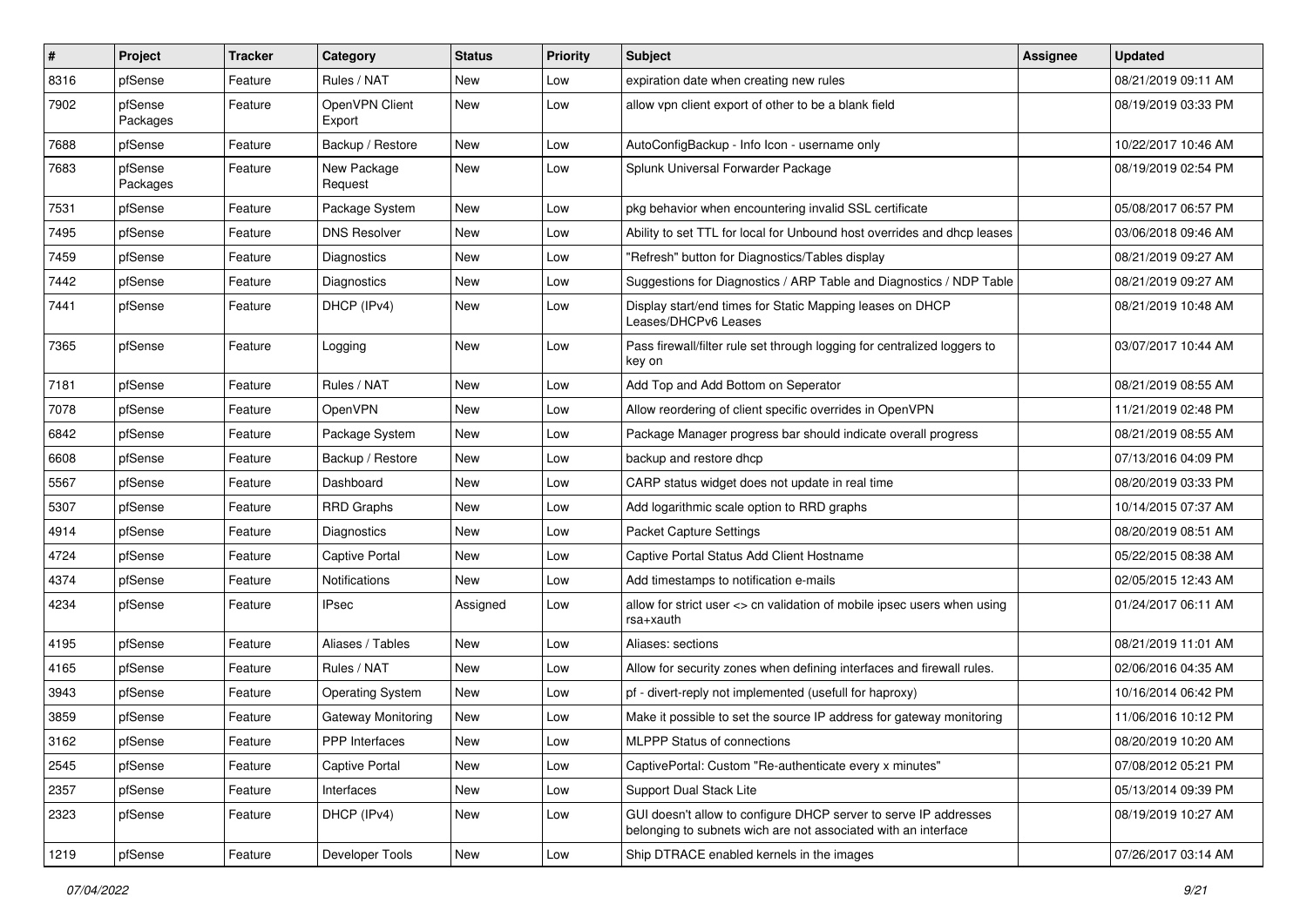| $\sharp$ | Project             | <b>Tracker</b> | Category                     | <b>Status</b>                 | <b>Priority</b> | <b>Subject</b>                                                                                        | Assignee             | <b>Updated</b>      |
|----------|---------------------|----------------|------------------------------|-------------------------------|-----------------|-------------------------------------------------------------------------------------------------------|----------------------|---------------------|
| 628      | pfSense             | Feature        | Web Interface                | New                           | Low             | Ability to specify listen IP address of management services (SSH, web<br>interface)                   |                      | 07/09/2021 01:21 PM |
| 290      | pfSense             | Feature        | Multi-WAN                    | New                           | Low             | Add Multi-WAN awareness to UPnP                                                                       |                      | 01/06/2016 05:24 PM |
| 84       | pfSense             | Feature        | Web Interface                | New                           | Low             | Nightly Filter Summary E-Mail                                                                         | Jim Pingle           | 04/03/2010 06:22 PM |
| 13291    | pfSense Docs        | Todo           | Configuration                | New                           | Low             | Notification documentation                                                                            |                      | 06/21/2022 10:22 AM |
| 12214    | pfSense Docs        | Todo           | General                      | New                           | Low             | Connect to WebGui.                                                                                    |                      | 08/05/2021 04:39 AM |
| 11508    | pfSense             | Todo           | Web Interface                | <b>Pull Request</b><br>Review | Low             | Update SimplePie to to v1.5.6                                                                         |                      | 02/23/2021 07:23 AM |
| 11471    | pfSense Docs        | Todo           | Development                  | New                           | Low             | Feedback on Development - Developing Packages                                                         | Jim Pingle           | 02/19/2021 02:52 PM |
| 10464    | pfSense             | Todo           | Upgrade                      | New                           | Low             | Disallow package updates when a system update is available                                            |                      | 06/30/2022 08:41 AM |
| 8743     | pfSense             | Todo           | Gateways                     | New                           | Low             | Gateway Groups page should list gateways in tier order                                                |                      | 08/14/2019 12:16 PM |
| 7411     | pfSense<br>Packages | Todo           | ladvd                        | New                           | Low             | LADVD Devices not wide enough                                                                         |                      | 10/22/2017 05:04 AM |
| 6752     | pfSense<br>Packages | Todo           | <b>Status Traffic Totals</b> | New                           | Low             | Traffic Totals Data Summary Graph                                                                     | <b>Jared Dillard</b> | 11/08/2017 08:58 AM |
| 6697     | pfSense             | Todo           | Web Interface                | New                           | Low             | White squares around the numeric values in the Status / Queues page                                   | <b>Jared Dillard</b> | 08/15/2016 03:19 AM |
| 6390     | pfSense             | Todo           | Dashboard                    | New                           | Low             | Autoscale from Traffic Graph not correct size (big graphs)                                            |                      | 05/23/2016 01:38 PM |
| 5480     | pfSense             | Todo           | Web Interface                | New                           | Low             | inconsistent display of default values in fields                                                      | <b>Jared Dillard</b> | 03/01/2016 04:59 PM |
| 9608     | pfSense Docs        | Correction     | Recipes                      | New                           | Low             | Feedback on Virtualization - Virtualizing pfSense with Hyper-V                                        | Jim Pingle           | 03/06/2021 04:29 PM |
| 9454     | pfSense Docs        | Correction     | Interfaces                   | New                           | Low             | Feedback on IDS / IPS - Snort Suppression Lists                                                       | Jim Pingle           | 09/23/2020 02:44 PM |
| 13334    | pfSense Plus        | Bug            | Backup / Restore             | New                           | Normal          | Configuration Auto Backup broken after v22.05 fresh install                                           |                      | 07/03/2022 06:06 PM |
| 13333    | pfSense<br>Packages | <b>Bug</b>     | Suricata                     | New                           | Normal          | PHP error when saving Suricata rulesets                                                               |                      | 07/03/2022 06:42 PM |
| 13332    | pfSense Plus        | Bug            | Build / Release              | New                           | Normal          | HAProxy Broken after v22.05 and HAProxy v0.61_3                                                       |                      | 07/03/2022 12:20 PM |
| 13330    | pfSense             | Bug            | Traffic Shaper (ALTQ)        | New                           | Normal          | Traffic Shaper Wizard is broken                                                                       |                      | 07/02/2022 11:33 AM |
| 13329    | pfSense             | <b>Bug</b>     | Traffic Shaper (ALTQ)        | <b>New</b>                    | Normal          | Traffic shaping Wizard sets invalid values for gVoip queue                                            |                      | 07/02/2022 09:11 AM |
| 13328    | pfSense Plus        | Bug            | Gateways                     | New                           | Normal          | Wireguard Site-to-Site broken after upgrade to 22.05                                                  |                      | 07/03/2022 02:58 AM |
| 13327    | pfSense             | Bug            | OpenVPN                      | New                           | Normal          | Valid OpenVPN client connections rejected due to extraneous output<br>to ovpn_auth_verify             |                      | 07/01/2022 06:12 PM |
| 13325    | pfSense Plus        | Bug            | Dashboard                    | New                           | Normal          | System Information Widget Reloading                                                                   |                      | 06/30/2022 12:00 PM |
| 13323    | pfSense             | <b>Bug</b>     | Captive Portal               | New                           | Normal          | Captive Portal breaks policy based routing for mac address bypassed<br>clients after upgrade to 22.05 | Kristof Provost      | 07/03/2022 07:23 PM |
| 13321    | pfSense             | <b>Bug</b>     | DHCP (IPv4)                  | <b>Pull Request</b><br>Review | Normal          | dhcpleases handles duplicate hostnames incorrectly                                                    |                      | 06/30/2022 07:06 AM |
| 13320    | pfSense Plus        | <b>Bug</b>     | Gateways                     | New                           | Normal          | IP aliases with a CARP VIP parent are not available as VIP choices<br>for gateway groups              |                      | 06/29/2022 02:03 PM |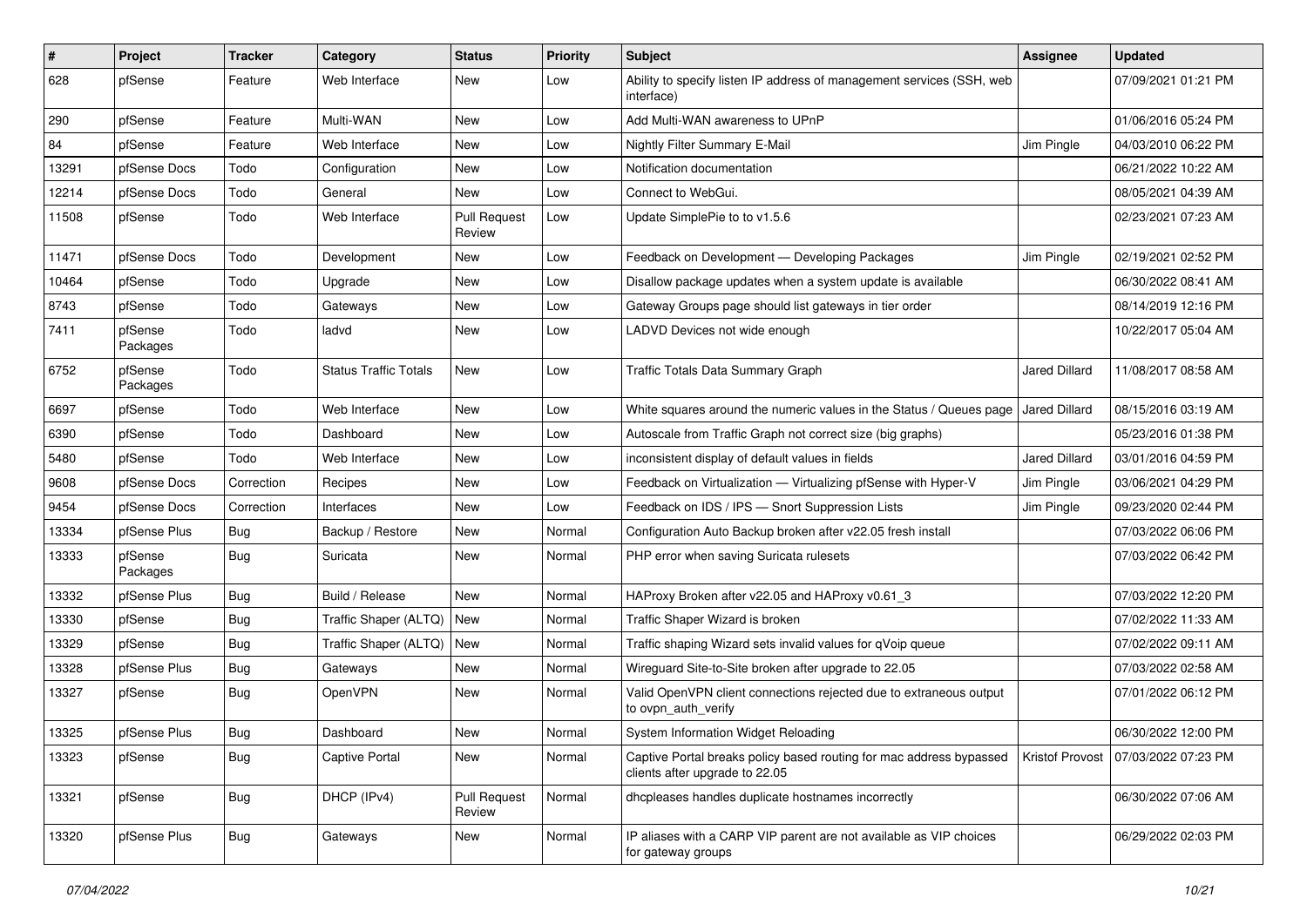| $\#$  | Project      | <b>Tracker</b> | Category                 | <b>Status</b>                 | <b>Priority</b> | <b>Subject</b>                                                                                                                              | <b>Assignee</b>                | <b>Updated</b>      |
|-------|--------------|----------------|--------------------------|-------------------------------|-----------------|---------------------------------------------------------------------------------------------------------------------------------------------|--------------------------------|---------------------|
| 13317 | pfSense      | Bug            | PHP Interpreter          | Feedback                      | Normal          | 'array_filter'' PHP Errors in ''interfaces.inc''                                                                                            | Reid<br>Linnemann              | 06/30/2022 11:46 AM |
| 13310 | pfSense      | Bug            | Rules / NAT              | Feedback                      | Normal          | Each line in the NPt destination IPv6 prefix list also contains the<br>network of the previous line when multiple choices are present       | Jim Pingle                     | 06/28/2022 12:01 PM |
| 13303 | pfSense      | <b>Bug</b>     | <b>Dynamic DNS</b>       | Pull Request<br>Review        | Normal          | DynDNS - DNSExit no longer working                                                                                                          | Koen Zomers                    | 06/28/2022 12:01 PM |
| 13298 | pfSense      | <b>Bug</b>     | <b>Dynamic DNS</b>       | <b>Pull Request</b><br>Review | Normal          | Dynv6 does not check response code when updating                                                                                            | <b>Tiago Beling</b><br>d'Avila | 06/28/2022 12:01 PM |
| 13295 | pfSense      | <b>Bug</b>     | Gateway Monitoring       | <b>Pull Request</b><br>Review | Normal          | Incorrect function parameters for "get dpinger status()" call in<br>`gwlb.inc                                                               |                                | 06/28/2022 12:01 PM |
| 13288 | pfSense      | Bug            | Configuration<br>Backend | New                           | Normal          | Encode FreeRADIUS Custom Options                                                                                                            |                                | 06/20/2022 10:36 AM |
| 13282 | pfSense Plus | Bug            | Aliases / Tables         | New                           | Normal          | FQDN Aliases Break if an Invalid Domain is Present in the Chain                                                                             | Reid<br>Linnemann              | 07/02/2022 08:50 PM |
| 13280 | pfSense      | <b>Bug</b>     | <b>Unknown</b>           | <b>New</b>                    | Normal          | Entries duplicated in /boot/loader.conf                                                                                                     |                                | 06/19/2022 11:11 AM |
| 13279 | pfSense      | Bug            | Interfaces               | New                           | Normal          | DHCP config override affects Gateway installation.                                                                                          |                                | 06/17/2022 07:25 AM |
| 13277 | pfSense      | Bug            | <b>IGMP Proxy</b>        | New                           | Normal          | IGMP Proxy webConfigurator Page Always Produces Error                                                                                       |                                | 06/16/2022 07:50 PM |
| 13276 | pfSense      | Bug            | <b>IGMP Proxy</b>        | <b>New</b>                    | Normal          | IGMP Proxy Error Message for Logging Links to System Log Instead<br>of Routing Log                                                          |                                | 06/16/2022 07:48 PM |
| 13273 | pfSense      | Bug            | DHCP (IPv4)              | New                           | Normal          | dholient can use conflicting recorded leases                                                                                                |                                | 06/14/2022 11:07 AM |
| 13267 | pfSense      | Bug            | <b>OpenVPN</b>           | New                           | Normal          | dpinger continues to run on OpenVPN gateway after OpenVPN<br>service is stopped.                                                            |                                | 06/12/2022 02:49 PM |
| 13254 | pfSense      | Bug            | <b>DNS Resolver</b>      | New                           | Normal          | DNS resolver does not update "unbound.conf" file during link down<br>events                                                                 |                                | 06/28/2022 12:01 PM |
| 13253 | pfSense      | <b>Bug</b>     | DHCP (IPv6)              | <b>New</b>                    | Normal          | 'dhcp6c'' is not restarted when applying settings when multiple<br>WANs are configured for DHCP6                                            |                                | 06/28/2022 12:01 PM |
| 13252 | pfSense      | Bug            | Upgrade                  | New                           | Normal          | reduce frequency of php-fpm socket connection attempts from<br>check reload status                                                          |                                | 06/12/2022 11:11 AM |
| 13249 | pfSense      | Bug            | Console Menu             | <b>New</b>                    | Normal          | Running playback comands multiple times results in PHP error                                                                                |                                | 06/06/2022 07:02 AM |
| 13243 | pfSense      | Bug            | <b>OpenVPN</b>           | <b>Pull Request</b><br>Review | Normal          | OpenVPN status for multi-user VPN shows info icon to display<br>RADIUS rules when there are none to display                                 | Marcos<br>Mendoza              | 06/28/2022 12:01 PM |
| 13240 | pfSense      | Bug            | Rules / NAT              | New                           | Normal          | User is forced to pick an NPt destination IPv6 prefix length even when<br>choosing a drop-down entry which contains a defined prefix length | Jim Pingle                     | 06/28/2022 12:01 PM |
| 13237 | pfSense      | Bug            | DHCP (IPv6)              | <b>New</b>                    | Normal          | dhcp6c script cannot be executed safely                                                                                                     |                                | 06/01/2022 11:20 AM |
| 13233 | pfSense Plus | Bug            | OpenVPN                  | Feedback                      | Normal          | OpenVPN DCO connection fails with Auth Digest Algorithm set to<br><b>SHA512</b>                                                             |                                | 05/31/2022 03:39 PM |
| 13228 | pfSense      | <b>Bug</b>     | Interfaces               | <b>New</b>                    | Normal          | Recovering interface gateway may not be added back into gateway<br>groups and rules when expected                                           | Jim Pingle                     | 06/29/2022 04:31 PM |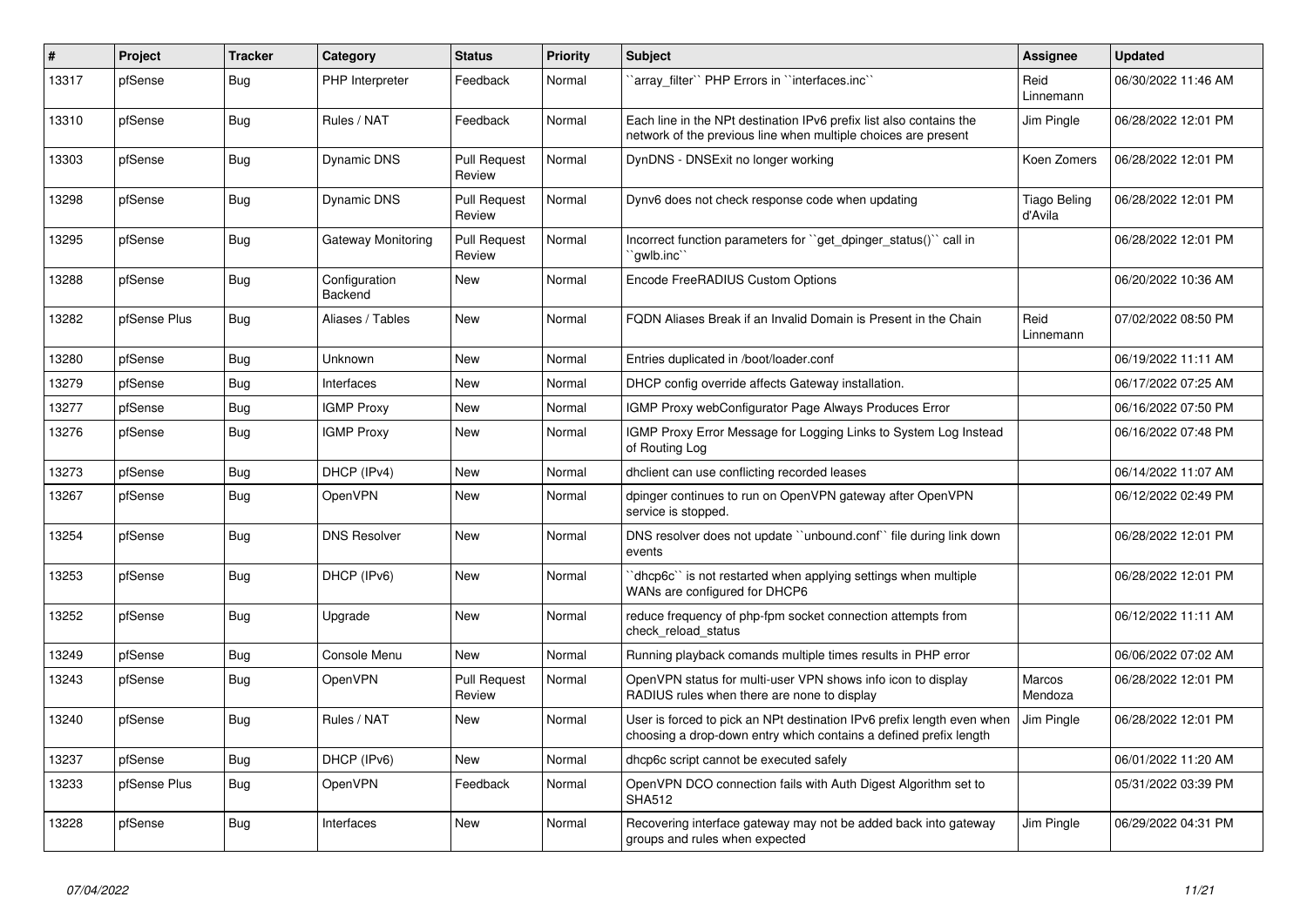| #     | Project             | <b>Tracker</b> | Category              | <b>Status</b>                 | <b>Priority</b> | <b>Subject</b>                                                                                                                       | Assignee              | <b>Updated</b>      |
|-------|---------------------|----------------|-----------------------|-------------------------------|-----------------|--------------------------------------------------------------------------------------------------------------------------------------|-----------------------|---------------------|
| 13226 | pfSense             | Bug            | <b>Captive Portal</b> | Confirmed                     | Normal          | Captive Portal doesn't disconnect established OpenVPN link                                                                           | Reid<br>Linnemann     | 05/30/2022 10:38 AM |
| 13225 | pfSense             | Bug            | Interfaces            | New                           | Normal          | Bridges with QinQ interfaces not properly set up at boot                                                                             | <b>Viktor Gurov</b>   | 06/28/2022 12:01 PM |
| 13224 | pfSense             | Bug            | Notifications         | New                           | Normal          | Email notification flood when UPS (NUT) and WAN send notifications                                                                   |                       | 05/27/2022 01:58 AM |
| 13222 | pfSense             | Bug            | UPnP/NAT-PMP          | <b>New</b>                    | Normal          | CARP IP does not listen for NAT-PMP packets                                                                                          |                       | 05/26/2022 02:28 PM |
| 13218 | pfSense             | <b>Bug</b>     | Interfaces            | <b>Pull Request</b><br>Review | Normal          | GIF-based interface MTU is assigned to parent interface on boot when<br>parent interface is a LAGG                                   | Viktor Gurov          | 06/28/2022 12:01 PM |
| 13217 | pfSense             | Bug            | DHCP (IPv4)           | New                           | Normal          | dholient using default pid file location which does not exist                                                                        | <b>Viktor Gurov</b>   | 05/26/2022 08:09 AM |
| 13215 | pfSense             | Bug            | <b>Captive Portal</b> | Assigned                      | Normal          | Allowed MAC/IP/Hostname traffic counts for authorized users                                                                          | Reid<br>Linnemann     | 05/31/2022 05:31 PM |
| 13206 | pfSense Plus        | Bug            | Hardware / Drivers    | New                           | Normal          | SG-3100 LED GPIO hangs                                                                                                               |                       | 06/11/2022 07:01 PM |
| 13202 | pfSense<br>Packages | Bug            | pfBlockerNG           | New                           | Normal          | Missing Protocols on IP Feed Groups Advanced Inbound/Outbound<br><b>Firewall Rule settings</b>                                       |                       | 05/23/2022 08:58 AM |
| 13194 | pfSense<br>Packages | Bug            | pfBlockerNG           | <b>New</b>                    | Normal          | Remove dead Malc0de feed                                                                                                             |                       | 05/23/2022 05:16 AM |
| 13167 | pfSense             | Bug            | <b>Dynamic DNS</b>    | New                           | Normal          | phpDynDNS: DigitalOcean ddns update fails (bad request, invalid<br>character '-' in request id)                                      |                       | 06/16/2022 09:30 PM |
| 13158 | pfSense             | Bug            | Web Interface         | New                           | Normal          | Input validation error when applying limiter changes                                                                                 |                       | 05/14/2022 05:32 PM |
| 13154 | pfSense<br>Packages | Bug            | pfBlockerNG           | Confirmed                     | Normal          | pfBlocker causing excessive CPU load                                                                                                 |                       | 06/28/2022 01:14 PM |
| 13141 | pfSense<br>Packages | Bug            | squidguard            | New                           | Normal          | wrong page squidguard block                                                                                                          |                       | 05/09/2022 05:33 PM |
| 13132 | pfSense             | Bug            | Backup / Restore      | New                           | Normal          | Two SSHDATA Sections in Restored Config Breaks Unit                                                                                  | Jim Pingle            | 06/29/2022 07:53 AM |
| 13128 | pfSense<br>Packages | Bug            | Zabbix                | New                           | Normal          | Zabbix Agent 6: HA Server Setup                                                                                                      |                       | 05/05/2022 01:55 AM |
| 13115 | pfSense<br>Packages | Bug            | WireGuard             | Feedback                      | Normal          | WireGuard panic due to KBI changes in "'udp_tun_func_t()'"                                                                           | Christian<br>McDonald | 05/15/2022 10:47 AM |
| 13114 | pfSense<br>Packages | Bug            | <b>BIND</b>           | Feedback                      | Normal          | BIND calls rndc in rc_stop when named is not running                                                                                 | <b>Stuart Wyatt</b>   | 05/04/2022 12:41 PM |
| 13102 | pfSense             | Bug            | <b>IPsec</b>          | New                           | Normal          | Deleting an IPSec tunnel doesn't destroy the SA (SADs/SPDs),<br>causes crash in status_ipsec.php                                     | <b>Viktor Gurov</b>   | 06/28/2022 12:01 PM |
| 13095 | pfSense<br>Packages | Bug            | Snort                 | Feedback                      | Normal          | Snort VRT change in Shared Object Rules path name results in failure<br>to extract and update Snort Shared Object Rules when enabled | <b>Bill Meeks</b>     | 04/25/2022 12:22 PM |
| 13093 | pfSense             | <b>Bug</b>     | Authentication        | In Progress                   | Normal          | LDAP authentication fails with extended query and RFC2307 group<br>lookups enabled                                                   |                       | 07/03/2022 08:37 AM |
| 13090 | pfSense             | <b>Bug</b>     | OpenVPN               | New                           | Normal          | OpenVPN: do not use legacy deprecated netbios settings                                                                               | Jim Pingle            | 04/22/2022 11:19 AM |
| 13089 | pfSense             | <b>Bug</b>     | OpenVPN               | New                           | Normal          | OpenVPN: fix some netbios options were preserved even if teh<br>Netbios option was unchecked                                         | Jim Pingle            | 04/22/2022 11:06 AM |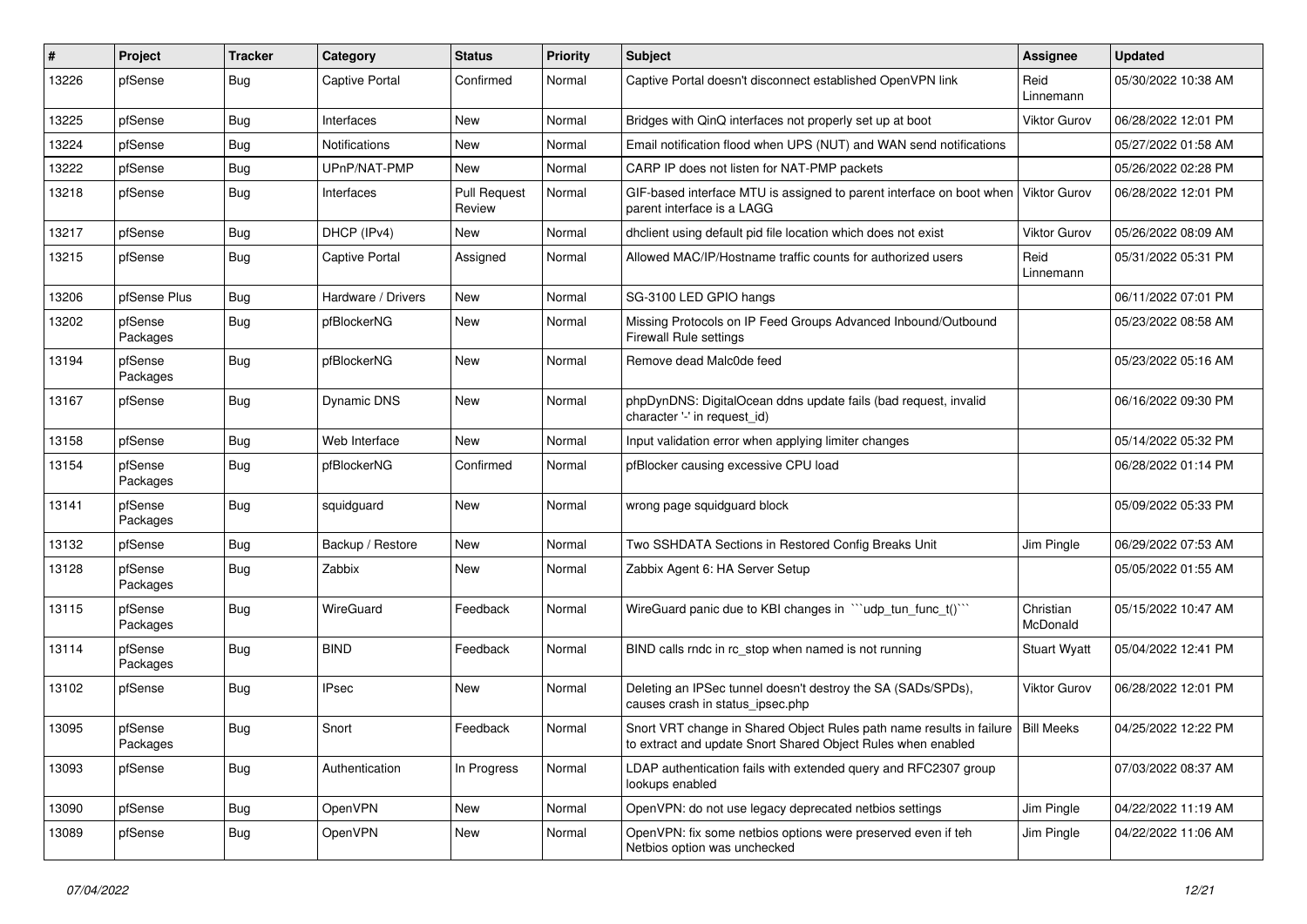| #     | Project             | <b>Tracker</b> | Category                 | <b>Status</b>                 | <b>Priority</b> | <b>Subject</b>                                                                                                     | Assignee            | <b>Updated</b>      |
|-------|---------------------|----------------|--------------------------|-------------------------------|-----------------|--------------------------------------------------------------------------------------------------------------------|---------------------|---------------------|
| 13088 | pfSense             | <b>Bug</b>     | OpenVPN                  | <b>New</b>                    | Normal          | OpenVPN Client Overrides: properly hide/show form fields                                                           | Jim Pingle          | 06/08/2022 09:15 AM |
| 13087 | pfSense             | Bug            | <b>OpenVPN</b>           | <b>New</b>                    | Normal          | OpenVPN Server: hide WINS servers list when netbios option is<br>unchecked while WINS servers is checked           |                     | 04/22/2022 10:29 AM |
| 13076 | pfSense             | Bug            | Gateway Monitoring       | New                           | Normal          | Marking a gateway as down does not affect IPsec entries using<br>gateway groups                                    |                     | 06/28/2022 12:01 PM |
| 13074 | pfSense Plus        | Bug            | Cryptographic<br>Modules | New                           | Normal          | AES-GCM with SafeXcel on Netgate 2100 causes MBUF overload                                                         |                     | 06/12/2022 11:14 AM |
| 13073 | pfSense<br>Packages | Bug            | Squid                    | <b>New</b>                    | Normal          | ClamAV - clamd dies with high CPU load and thus the C-ICAP of<br>squid-reverse proxy causes http:500 errors        |                     | 04/19/2022 05:38 AM |
| 13068 | pfSense             | Bug            | Aliases / Tables         | <b>New</b>                    | Normal          | Error loading rules when URL Table IPs content is empty                                                            |                     | 04/17/2022 09:07 PM |
| 13067 | pfSense             | Bug            | <b>FilterDNS</b>         | New                           | Normal          | filterdns resolve interval is twice the intended value                                                             |                     | 04/17/2022 07:45 PM |
| 13053 | pfSense<br>Packages | <b>Bug</b>     | <b>ACME</b>              | New                           | Normal          | LoopiaAPI error handling                                                                                           |                     | 05/05/2022 10:58 AM |
| 13051 | pfSense             | <b>Bug</b>     | Traffic Shaper (ALTQ)    | New                           | Normal          | Firewall traffic shaper by interface selection unknow                                                              |                     | 04/12/2022 07:03 AM |
| 13046 | pfSense             | Bug            | Rules / NAT              | New                           | Normal          | Floating rule applied to IPv6 interface with a SLAAC DHCPv6 gateway<br>reports error on boot                       |                     | 04/11/2022 09:50 AM |
| 13045 | pfSense<br>Packages | Bug            | <b>WireGuard</b>         | <b>New</b>                    | Normal          | Firewall floating rules ignore WireGuard traffic                                                                   |                     | 04/11/2022 09:40 AM |
| 13043 | pfSense<br>Packages | Bug            | <b>WireGuard</b>         | <b>New</b>                    | Normal          | OSPF over Wireguard interface doesn't populate neighbors after<br>reboot                                           |                     | 04/11/2022 09:22 AM |
| 13034 | pfSense<br>Packages | Bug            | Zabbix                   | Feedback                      | Normal          | Zabbix6 Agent and Proxy fail to set the PSK from the web GUI in its<br>conf files                                  | <b>Viktor Gurov</b> | 04/06/2022 11:59 AM |
| 13022 | pfSense<br>Packages | Bug            | haproxy                  | Feedback                      | Normal          | HAProxy - Sub Frontends ignore Client verification CA certificates                                                 |                     | 04/06/2022 12:55 PM |
| 13018 | pfSense<br>Packages | Bug            | pfBlockerNG              | New                           | Normal          | TLD and DNSBL Safesearch DOH conflict disables TLD block when<br>conflicting DOH FQDN is deselected or whitelisted |                     | 04/01/2022 05:59 PM |
| 13014 | pfSense             | Bug            | <b>IPsec</b>             | <b>New</b>                    | Normal          | Charon.vici can get in a bad state                                                                                 | Mateusz Guzik       | 06/28/2022 12:01 PM |
| 13003 | pfSense             | Bug            | Hardware / Drivers       | <b>New</b>                    | Normal          | Malicious Driver Detection event on ixl driver                                                                     |                     | 06/25/2022 05:00 PM |
| 12982 | pfSense<br>Packages | Bug            | FreeRADIUS               | <b>New</b>                    | Normal          | FreeRadius RadReply table entries missing from pf                                                                  |                     | 06/19/2022 05:38 PM |
| 12974 | pfSense Plus        | Bug            | Installer                | <b>New</b>                    | Normal          | Typing anything into 1100/2100 recovery installer causes process to<br>stop                                        |                     | 06/05/2022 04:10 PM |
| 12965 | pfSense<br>Packages | Bug            | <b>FRR</b>               | <b>Pull Request</b><br>Review | Normal          | FRR BFD peer configuration is handled incorrectly in some cases                                                    | <b>Viktor Gurov</b> | 03/22/2022 08:04 AM |
| 12960 | pfSense             | Bug            | Installer                | <b>New</b>                    | Normal          | VGA installer image defaults to serial console, serial console is default<br>in GUI settings                       |                     | 06/28/2022 12:01 PM |
| 12959 | pfSense             | Bug            | DHCP (IPv4)              | Feedback                      | Normal          | dhcplease process wrongly update host file if client-hostname is<br>empty                                          |                     | 07/01/2022 09:10 AM |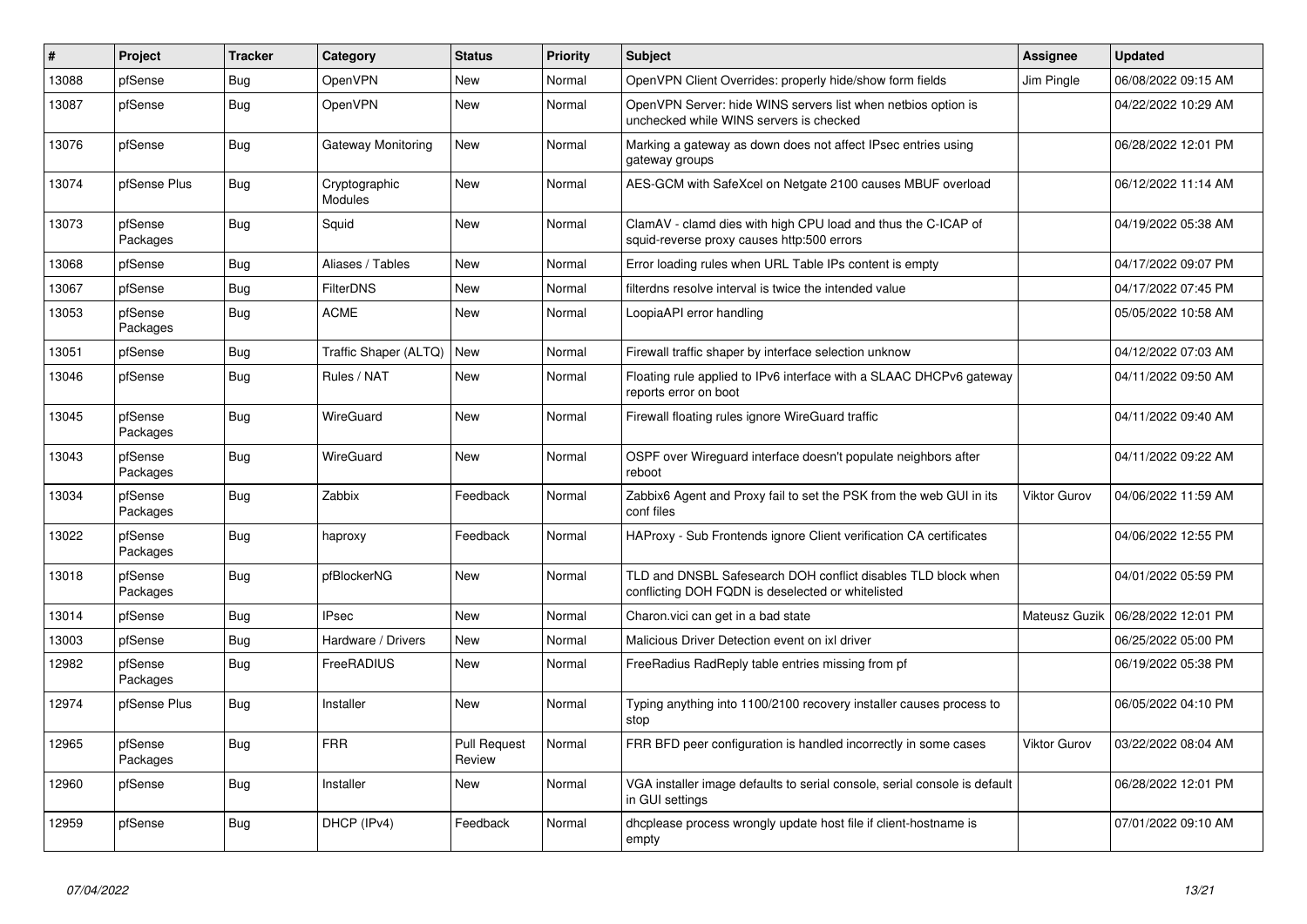| #     | Project             | <b>Tracker</b> | Category                                        | <b>Status</b>                 | <b>Priority</b> | <b>Subject</b>                                                                                        | <b>Assignee</b>       | <b>Updated</b>      |
|-------|---------------------|----------------|-------------------------------------------------|-------------------------------|-----------------|-------------------------------------------------------------------------------------------------------|-----------------------|---------------------|
| 12956 | pfSense<br>Packages | Bug            | Suricata                                        | Confirmed                     | Normal          | suricata fails to use pcre in SID management (e.g. dropsid.conf)                                      |                       | 04/05/2022 12:52 PM |
| 12951 | pfSense<br>Packages | Bug            | <b>FRR</b>                                      | Feedback                      | Normal          | FRR cannot remove IPv6 routes                                                                         |                       | 03/22/2022 09:24 PM |
| 12950 | pfSense             | Bug            | Routing                                         | <b>New</b>                    | Normal          | OpenVPN as default gateway does not get set at boot time                                              |                       | 04/09/2022 05:46 PM |
| 12947 | pfSense             | Bug            | DHCP (IPv6)                                     | <b>Pull Request</b><br>Review | Normal          | DHCP6 client does not take any action if the interface IPv6 address<br>changes during renewal         |                       | 06/28/2022 12:01 PM |
| 12942 | pfSense             | Bug            | Gateways                                        | New                           | Normal          | Code to kill states for old gateway when reconnecting an interface is<br>incorrect                    | Jim Pingle            | 06/28/2022 12:01 PM |
| 12938 | pfSense             | Bug            | <b>IPv6 Router</b><br>Advertisements<br>(RADVD) | <b>New</b>                    | Normal          | MaxRtrAdvInterval would allow stale DNS servers to be deleted faster                                  |                       | 03/12/2022 09:37 AM |
| 12927 | pfSense             | Bug            | <b>OpenVPN</b>                                  | New                           | Normal          | OpenVPN with OCSP enabled allows connections with revoked<br>certificates                             |                       | 03/24/2022 08:22 AM |
| 12926 | pfSense             | Bug            | Interfaces                                      | Feedback                      | Normal          | Changing LAGG type on CARP interfaces makes VIPs go to an "init"<br>State                             |                       | 03/10/2022 10:52 AM |
| 12924 | pfSense<br>Packages | Bug            | <b>WireGuard</b>                                | New                           | Normal          | DNS Resolver WireGuard ACL Inconsistency                                                              | Christian<br>McDonald | 04/10/2022 10:36 AM |
| 12922 | pfSense             | Bug            | DHCP (IPv4)                                     | <b>New</b>                    | Normal          | Classless static routes received on DHCP WAN can override chosen<br>default gateway                   |                       | 03/28/2022 10:08 AM |
| 12920 | pfSense             | Bug            | Gateway Monitoring                              | <b>Pull Request</b><br>Review | Normal          | Gateway behavior differs when the gateway does not exist in<br>config.xml                             | <b>Viktor Gurov</b>   | 06/28/2022 12:01 PM |
| 12916 | pfSense<br>Packages | Bug            | pfBlockerNG                                     | New                           | Normal          | pfBlockerNG-devel cron job does not trigger xmlrpc sync                                               | <b>Viktor Gurov</b>   | 04/11/2022 12:55 PM |
| 12907 | pfSense<br>Packages | <b>Bug</b>     | <b>PIMD</b>                                     | Feedback                      | Normal          | PIMD: Nonexistent interfaces should be hidden/disabled in pimd.conf<br>before bringing up the service |                       | 03/07/2022 03:51 PM |
| 12905 | pfSense             | Bug            | Web Interface                                   | New                           | Normal          | Add VLAN Re-assignment to Import Interface Mismatch Wizard                                            |                       | 03/07/2022 08:05 AM |
| 12899 | pfSense<br>Packages | Bug            | Suricata                                        | New                           | Normal          | Suricata doesn't honor Pass List                                                                      |                       | 03/04/2022 01:22 PM |
| 12888 | pfSense             | Bug            | Rules / NAT                                     | <b>New</b>                    | Normal          | pfSense sends un-NATed packets during OpenVPN startup                                                 |                       | 03/01/2022 03:13 PM |
| 12878 | pfSense             | Bug            | Traffic Shaper (ALTQ)                           | Incomplete                    | Normal          | Traffic shaping by interface, route queue bandwidth inbound, out by a<br>large factor.                |                       | 06/06/2022 07:03 AM |
| 12877 | pfSense             | Bug            | <b>Dynamic DNS</b>                              | Feedback                      | Normal          | Cloudflare DynDNS fails to update more than two addresses                                             |                       | 05/29/2022 06:56 PM |
| 12875 | pfSense             | <b>Bug</b>     | Package System                                  | New                           | Normal          | Import zabbix-agent6 and zabbix-proxy6 from FreeBSD Ports                                             |                       | 05/28/2022 06:50 PM |
| 12869 | pfSense<br>Packages | <b>Bug</b>     | <b>BIND</b>                                     | Feedback                      | Normal          | Bind DNS Package AAAA filtering Broken on new ZFS Installs                                            | <b>Viktor Gurov</b>   | 03/09/2022 12:38 PM |
| 12857 | pfSense             | Bug            | Gateways                                        | New                           | Normal          | Firewall gateway goes away when making changes to Bridge0 device                                      |                       | 02/27/2022 11:20 AM |
| 12849 | pfSense             | Bug            | <b>Operating System</b>                         | New                           | Normal          | pfsync kernel crash on reboot                                                                         | Mateusz Guzik         | 02/22/2022 02:02 PM |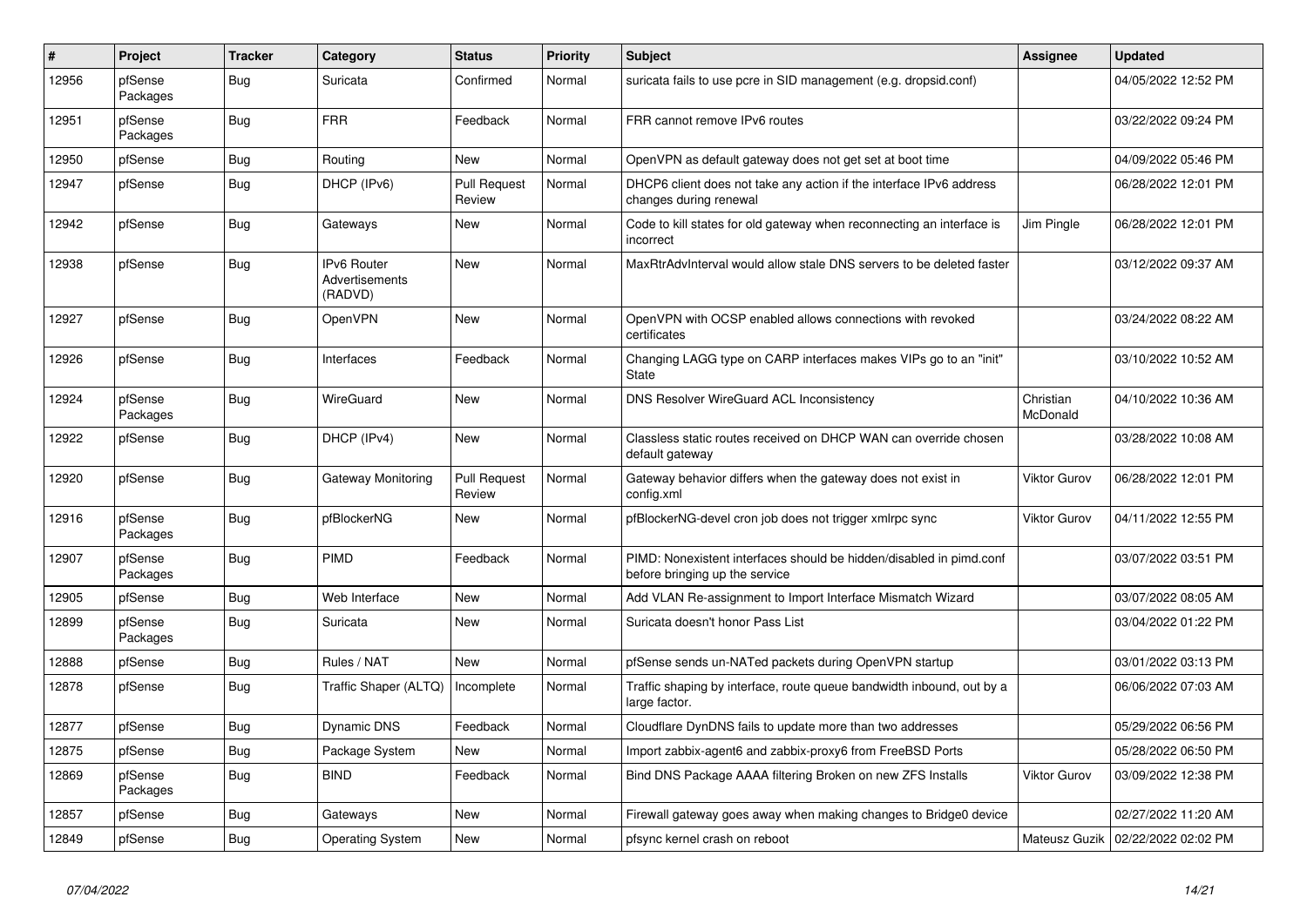| $\#$  | Project             | <b>Tracker</b> | Category                            | <b>Status</b>                 | <b>Priority</b> | <b>Subject</b>                                                                                                                                                          | Assignee              | <b>Updated</b>      |
|-------|---------------------|----------------|-------------------------------------|-------------------------------|-----------------|-------------------------------------------------------------------------------------------------------------------------------------------------------------------------|-----------------------|---------------------|
| 12845 | pfSense<br>Packages | Bug            | softflowd                           | New                           | Normal          | softflowd wrong vlan tag                                                                                                                                                |                       | 02/21/2022 10:40 AM |
| 12829 | pfSense             | Bug            | <b>Traffic Shaper</b><br>(Limiters) | Feedback                      | Normal          | Dummynet kernel module fails to load after upgrade.                                                                                                                     |                       | 03/17/2022 09:26 AM |
| 12828 | pfSense             | Bug            | Wireless                            | New                           | Normal          | pfSense keeps crashing (Fatal trap 12: page fault while in kernel<br>mode)                                                                                              |                       | 02/21/2022 07:55 AM |
| 12823 | pfSense             | Bug            | DHCP (IPv6)                         | New                           | Normal          | Multiple DHCP6 WAN connections PPPoE interface 'defached' status                                                                                                        |                       | 02/18/2022 05:39 AM |
| 12822 | pfSense<br>Packages | Bug            | pfBlockerNG                         | New                           | Normal          | IPv4 Source ASN format not working                                                                                                                                      |                       | 02/18/2022 10:47 AM |
| 12811 | pfSense             | Bug            | Gateway Monitoring                  | New                           | Normal          | Services are not restarted when PPP interfaces connect                                                                                                                  | Jim Pingle            | 06/30/2022 03:18 AM |
| 12797 | pfSense             | Bug            | UPnP/NAT-PMP                        | New                           | Normal          | UPnP+STUN forms invalid outbound NAT rules using the external<br>address discovered from STUN                                                                           |                       | 02/15/2022 01:01 PM |
| 12796 | pfSense             | Bug            | Upgrade                             | Confirmed                     | Normal          | 2.5.2 -> 2.6.0 upgrade segfaults if certain packages are installed.                                                                                                     |                       | 05/24/2022 07:43 AM |
| 12774 | pfSense             | Bug            | Backup / Restore                    | New                           | Normal          | Picture widget image is not saved in backup                                                                                                                             |                       | 04/04/2022 04:48 AM |
| 12767 | pfSense<br>Packages | Bug            | Avahi                               | New                           | Normal          | Package radavahi-daemon does does not exist in current pfSense<br>version and it has been removed" message on pfSense 2.7 restore                                       |                       | 02/07/2022 11:28 AM |
| 12764 | pfSense             | Bug            | Gateways                            | New                           | Normal          | VTI gateway status is pending after assigning the VTI interface                                                                                                         |                       | 02/07/2022 05:41 AM |
| 12762 | pfSense             | Bug            | <b>IPsec</b>                        | New                           | Normal          | IPsec keep alive check ignores Child SA Start Action                                                                                                                    | <b>Viktor Gurov</b>   | 02/07/2022 11:21 AM |
| 12760 | pfSense<br>Packages | Bug            | WireGuard                           | New                           | Normal          | Link-local addresses disallowed on Wireguard interfaces                                                                                                                 | Christian<br>McDonald | 02/07/2022 03:50 AM |
| 12751 | pfSense<br>Packages | <b>Bug</b>     | <b>FRR</b>                          | New                           | Normal          | Improve FRR route restoration after gateway events                                                                                                                      |                       | 02/06/2022 11:07 PM |
| 12747 | pfSense             | Bug            | Logging                             | New                           | Normal          | System log is filled by sshguard                                                                                                                                        |                       | 06/30/2022 05:21 AM |
| 12742 | pfSense<br>Packages | Bug            | FreeRADIUS                          | Feedback                      | Normal          | freeRADIUS virtual-server-default: modules dailycounter,<br>monthlycounter, noresetcounter, expire_on_login in authorize section<br>prevent virtual server from loading |                       | 03/01/2022 12:45 PM |
| 12740 | pfSense             | Bug            | FreeBSD                             | Incomplete                    | Normal          | panic: esp_input_cb: Unexpected address family                                                                                                                          |                       | 01/27/2022 01:19 PM |
| 12737 | pfSense             | Bug            | Certificates                        | New                           | Normal          | CApath is not defined by default in curl                                                                                                                                |                       | 06/28/2022 12:01 PM |
| 12730 | pfSense             | Bug            | <b>Captive Portal</b>               | <b>New</b>                    | Normal          | RADIUS accounting does not work if WAN is down                                                                                                                          |                       | 01/26/2022 05:13 AM |
| 12726 | pfSense             | Bug            | Authentication                      | New                           | Normal          | LDAP select container button auto populate                                                                                                                              |                       | 01/25/2022 01:48 PM |
| 12720 | pfSense             | Bug            | Rules / NAT                         | <b>Pull Request</b><br>Review | Normal          | Hide the "tag" field on non-floating tabs                                                                                                                               | <b>Viktor Gurov</b>   | 01/24/2022 03:11 PM |
| 12715 | pfSense             | Bug            | Authentication                      | New                           | Normal          | Long system startup time when LDAP is configured and unavailable<br>during startup.                                                                                     | Christian<br>McDonald | 01/24/2022 05:50 AM |
| 12708 | pfSense             | <b>Bug</b>     | Aliases / Tables                    | New                           | Normal          | alias with non resolving DNS entry breaks underlying pf table                                                                                                           |                       | 02/20/2022 06:13 PM |
| 12706 | pfSense<br>Packages | <b>Bug</b>     | pfBlockerNG                         | Feedback                      | Normal          | pfBlockerNG and unbound does not work after switching /var to RAM<br>disk                                                                                               | <b>Viktor Gurov</b>   | 03/24/2022 10:47 AM |
| 12705 | pfSense             | Bug            | IPsec                               | Incomplete                    | Normal          | ECDSA certificate does not work for IPSec VPN phase 1                                                                                                                   |                       | 01/24/2022 03:22 PM |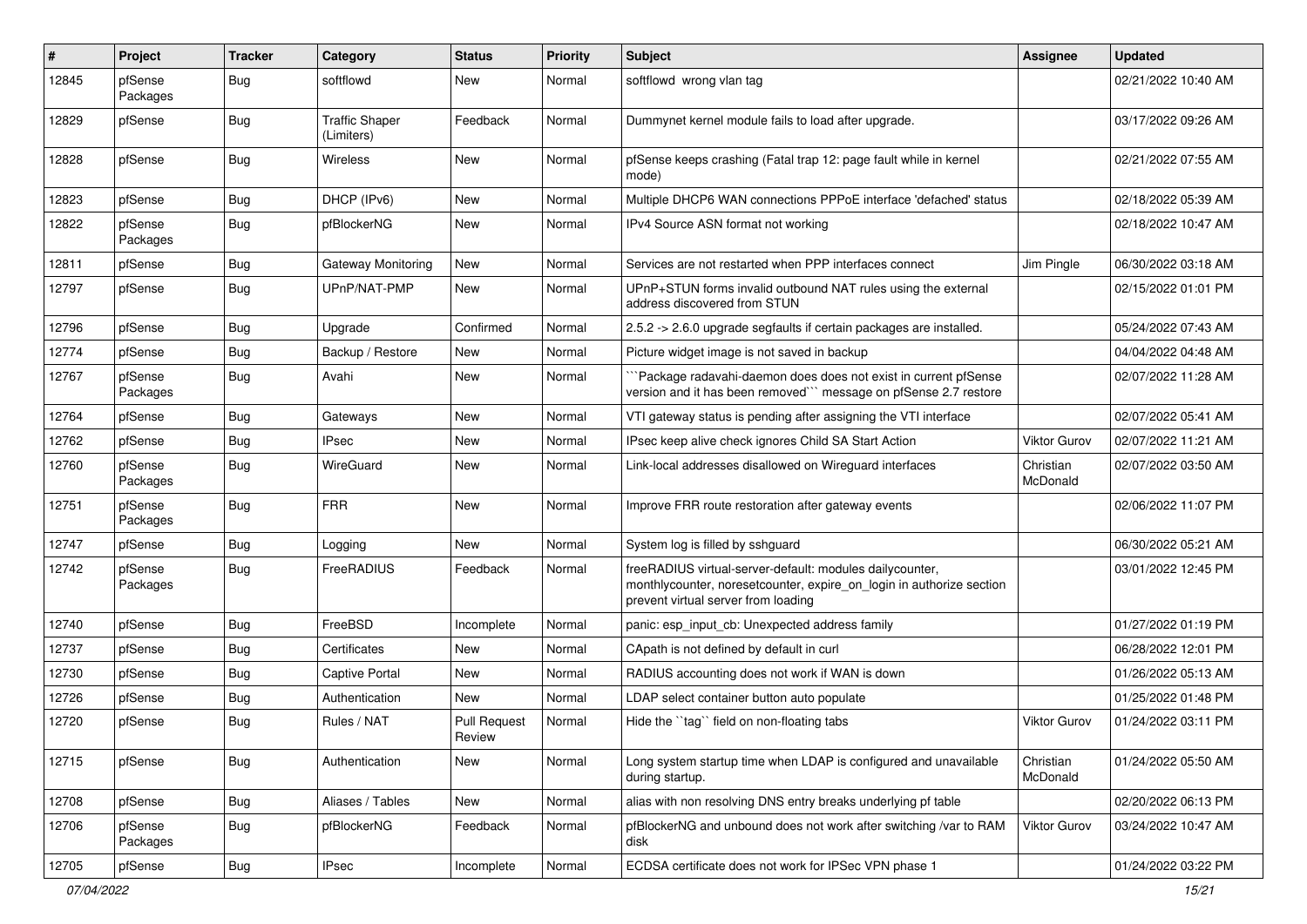| #     | Project             | <b>Tracker</b> | Category                    | <b>Status</b>                 | <b>Priority</b> | <b>Subject</b>                                                                                                         | <b>Assignee</b>     | <b>Updated</b>      |
|-------|---------------------|----------------|-----------------------------|-------------------------------|-----------------|------------------------------------------------------------------------------------------------------------------------|---------------------|---------------------|
| 12683 | pfSense<br>Packages | Bug            | Snort                       | Feedback                      | Normal          | snort get vpns list() does not include OpenVPN CSO                                                                     | <b>Viktor Gurov</b> | 02/15/2022 10:47 AM |
| 12673 | pfSense             | Bug            | Dashboard                   | <b>Pull Request</b><br>Review | Normal          | Firewall Logs Widget fails to update at intervals below 5 seconds.                                                     | <b>Viktor Gurov</b> | 06/28/2022 12:01 PM |
| 12670 | pfSense<br>Packages | Bug            | <b>ACME</b>                 | <b>New</b>                    | Normal          | ACME package writes credentials to system log                                                                          | <b>Viktor Gurov</b> | 03/07/2022 10:58 AM |
| 12667 | pfSense<br>Packages | Bug            | <b>WireGuard</b>            | New                           | Normal          | Firewall Crashed After Upgrading Wireguard                                                                             |                     | 01/07/2022 09:18 AM |
| 12655 | pfSense<br>Packages | Bug            | Telegraf                    | New                           | Normal          | telegraf, wireguard plugin failing                                                                                     |                     | 12/30/2021 05:51 PM |
| 12648 | pfSense             | Bug            | <b>Captive Portal</b>       | New                           | Normal          | Undocumented variables 'listenporthttp' and 'listenporthttps'                                                          |                     | 12/28/2021 10:44 AM |
| 12645 | pfSense             | Bug            | <b>IPsec</b>                | New                           | Normal          | `filterdns`` does not monitor remote IPsec gateways for IPv6 address<br>changes                                        | <b>Viktor Gurov</b> | 06/28/2022 12:01 PM |
| 12623 | pfSense<br>Packages | Bug            | <b>ACME</b>                 | <b>New</b>                    | Normal          | acme.sh package   DNS-ISPConfig settings                                                                               | <b>Viktor Gurov</b> | 03/10/2022 03:42 PM |
| 12612 | pfSense             | Bug            | <b>DNS Resolver</b>         | New                           | Normal          | DNS Resolver is restarted during every "rc.newwanip" event                                                             |                     | 06/28/2022 12:01 PM |
| 12563 | pfSense             | Bug            | OpenVPN                     | New                           | Normal          | OpenVPN server doesn't support Framed-IPv6-Address RADIUS<br>attribute                                                 |                     | 12/03/2021 11:19 AM |
| 12552 | pfSense             | Bug            | <b>OpenVPN</b>              | New                           | Normal          | 'Pull DNS" option within OpenVPN client does not cause pfSense to<br>use DNS servers assigned by remote OpenVPN server |                     | 12/08/2021 08:45 AM |
| 12547 | pfSense             | Bug            | <b>Operating System</b>     | Feedback                      | Normal          | unsheduled system reboot/crash                                                                                         | Mateusz Guzik       | 12/01/2021 01:20 PM |
| 12543 | pfSense             | Bug            | Web Interface               | Feedback                      | Normal          | Deleteing a Outbound NAT rule gave me an empty rule and displayed<br>php error in UI.                                  |                     | 02/14/2022 04:36 AM |
| 12542 | pfSense             | Bug            | <b>Virtual IP Addresses</b> | New                           | Normal          | Cannot assign a same IPv6 Link-Local address to different interfaces                                                   |                     | 11/25/2021 01:41 AM |
| 12538 | pfSense<br>Packages | Bug            | PIMD                        | <b>New</b>                    | Normal          | PIMD sub-interface bug                                                                                                 |                     | 11/20/2021 09:44 PM |
| 12519 | pfSense             | <b>Bug</b>     | Authentication              | New                           | Normal          | Fail authentication using special character in password via the LDAP<br>connector                                      |                     | 11/12/2021 07:39 AM |
| 12509 | pfSense             | Bug            | <b>OpenVPN</b>              | New                           | Normal          | Deffered authentication does not work with auth-gen-token<br>external-auth or pusk "auth-token"                        |                     | 11/08/2021 04:01 AM |
| 12508 | pfSense             | Bug            | <b>DHCP Relay</b>           | New                           | Normal          | DHCP Relay over VPN                                                                                                    |                     | 11/06/2021 11:25 AM |
| 12507 | pfSense<br>Packages | Bug            | softflowd                   | <b>Pull Request</b><br>Review | Normal          | Add support for bi-directional flows in softflowd                                                                      |                     | 11/11/2021 03:53 AM |
| 12506 | pfSense<br>Packages | Bug            | Suricata                    | Feedback                      | Normal          | Only selected instance is restarted on suppress list change                                                            | <b>Viktor Gurov</b> | 12/01/2021 04:43 AM |
| 12504 | pfSense             | <b>Bug</b>     | <b>Interfaces</b>           | <b>New</b>                    | Normal          | BCM57412 NetXtreme-E 10Gb RDMA Ethernet controller issue                                                               |                     | 11/05/2021 04:51 AM |
| 12483 | pfSense             | Bug            | Configuration<br>Backend    | <b>New</b>                    | Normal          | GUI creates inconsistent config.xml                                                                                    |                     | 10/23/2021 06:48 AM |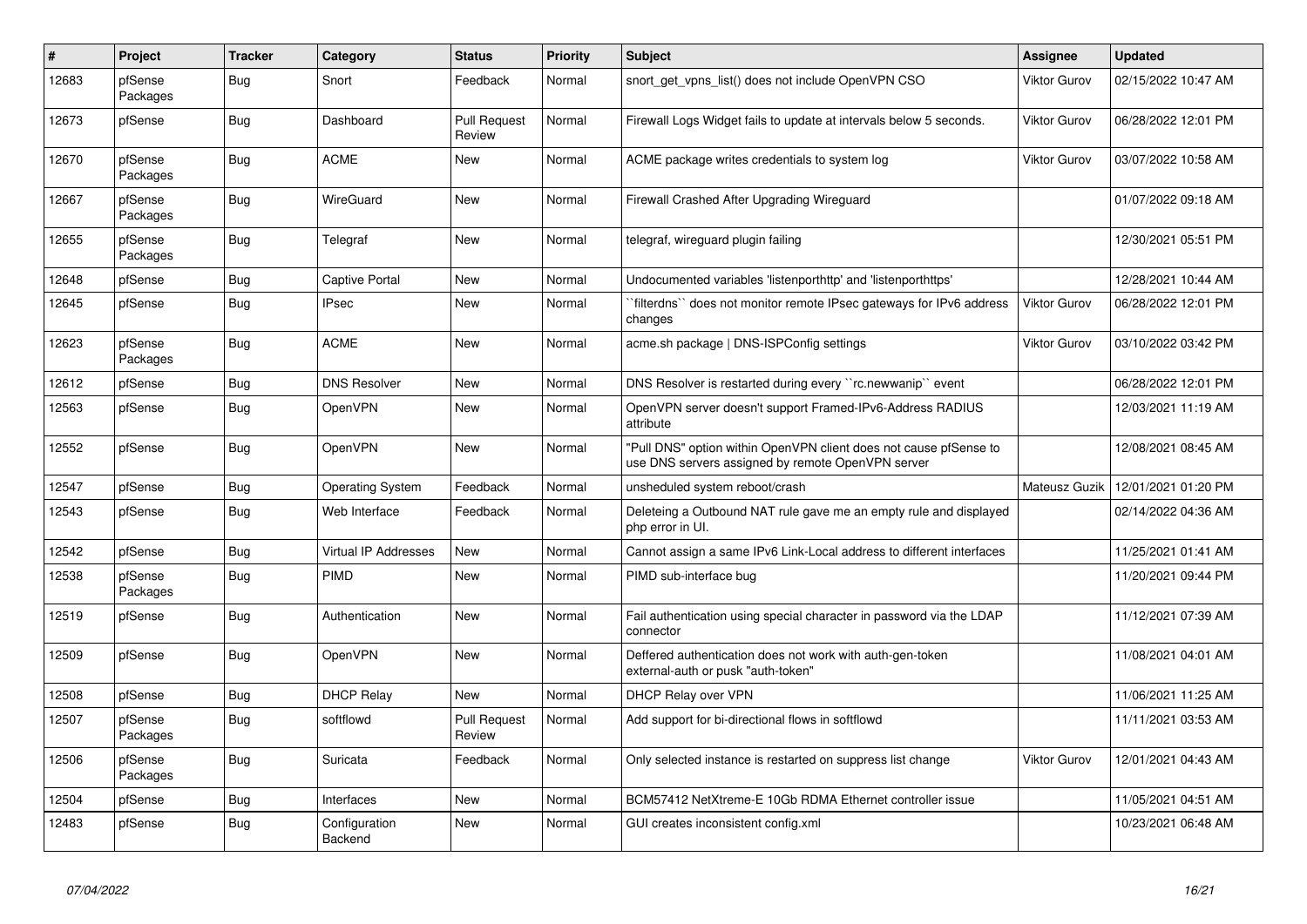| $\pmb{\#}$ | Project             | <b>Tracker</b> | Category                    | <b>Status</b>                 | <b>Priority</b> | <b>Subject</b>                                                                                                                   | Assignee            | <b>Updated</b>      |
|------------|---------------------|----------------|-----------------------------|-------------------------------|-----------------|----------------------------------------------------------------------------------------------------------------------------------|---------------------|---------------------|
| 12475      | pfSense<br>Packages | Bug            | OpenVPN Client<br>Export    | Feedback                      | Normal          | OpenVPN Client Export does not show certificate without private key                                                              | Jim Pingle          | 02/17/2022 08:24 AM |
| 12467      | pfSense             | Bug            | <b>Captive Portal</b>       | New                           | Normal          | CP error on client disconnect after reboot                                                                                       |                     | 10/17/2021 05:35 AM |
| 12464      | pfSense             | Bug            | Logging                     | <b>Pull Request</b><br>Review | Normal          | Syslog Auth messages are sent as Emergency Level                                                                                 |                     | 06/28/2022 12:01 PM |
| 12451      | pfSense             | Bug            | <b>Virtual IP Addresses</b> | New                           | Normal          | deleteVIP() does not check RFC2136 Update Source                                                                                 |                     | 10/13/2021 10:06 AM |
| 12444      | pfSense<br>Packages | Bug            | ntop                        | New                           | Normal          | ntopng throws errors when viewing single host                                                                                    |                     | 10/11/2021 12:39 PM |
| 12436      | pfSense             | Bug            | <b>PPPoE Server</b>         | <b>New</b>                    | Normal          | Pppoe server config gui does not allow setting of chap authentication,<br>and sets the network start address for allocation to 0 |                     | 10/21/2021 08:15 AM |
| 12423      | pfSense<br>Packages | <b>Bug</b>     | pfBlockerNG                 | Feedback                      | Normal          | Dashboard shows "SQLite database missing, Force Reload DNSBL to<br>recover!"                                                     |                     | 12/31/2021 01:06 PM |
| 12421      | pfSense             | <b>Bug</b>     | Rules / NAT                 | New                           | Normal          | IPV6 limiter bug                                                                                                                 |                     | 10/02/2021 08:44 AM |
| 12414      | pfSense<br>Packages | <b>Bug</b>     | pfBlockerNG                 | Feedback                      | Normal          | DNSBL SafeSearch page displays input validation error if DoH / DoT<br>blocking is not enabled                                    |                     | 12/30/2021 02:49 PM |
| 12401      | pfSense             | <b>Bug</b>     | <b>Traffic Graphs</b>       | New                           | Normal          | Traffic graphs with untagged and tagged VLAN on same interface                                                                   |                     | 09/23/2021 09:18 PM |
| 12385      | pfSense             | Bug            | <b>Virtual IP Addresses</b> | <b>Pull Request</b><br>Review | Normal          | deleteVIP() does not check 1:1 NAT and Outbound NAT rules                                                                        | <b>Viktor Gurov</b> | 06/28/2022 12:01 PM |
| 12357      | pfSense             | <b>Bug</b>     | <b>Captive Portal</b>       | New                           | Normal          | Captive Portal popup Logout button loads full login page in popup<br>when clicked                                                |                     | 10/27/2021 12:10 PM |
| 12338      | pfSense<br>Packages | <b>Bug</b>     | <b>RRD Summary</b>          | New                           | Normal          | RRD Summary does not report data on 3100                                                                                         |                     | 04/15/2022 02:54 PM |
| 12335      | pfSense             | Bug            | <b>IPsec</b>                | New                           | Normal          | IPsec DNS inefficiency                                                                                                           | Jim Pingle          | 06/28/2022 12:01 PM |
| 12330      | pfSense<br>Packages | <b>Bug</b>     | pfBlockerNG                 | Feedback                      | Normal          | pfBlockerNG devel creating invalid NAT rules on boot                                                                             |                     | 04/21/2022 12:40 PM |
| 12322      | pfSense<br>Packages | <b>Bug</b>     | Suricata                    | Feedback                      | Normal          | Suricata creates invalid HOME_NET entries                                                                                        | <b>Viktor Gurov</b> | 09/10/2021 11:42 AM |
| 12286      | pfSense<br>Packages | <b>Bug</b>     | FreeRADIUS                  | New                           | Normal          | Add support for ntlm auth in LDAP                                                                                                |                     | 08/20/2021 08:27 AM |
| 12283      | pfSense             | <b>Bug</b>     | Authentication              | New                           | Normal          | LDAP/RADIUS authentication servers configuration does not allow<br>source IP address to be specified                             |                     | 08/20/2021 01:15 AM |
| 12260      | pfSense<br>Packages | <b>Bug</b>     | ntop                        | New                           | Normal          | Update popup and version missmatch?                                                                                              |                     | 01/08/2022 05:53 AM |
| 12259      | pfSense             | Bug            | <b>Operating System</b>     | New                           | Normal          | Intel em NICs Suffering Performance Degradation on FreeBSD12                                                                     |                     | 02/25/2022 09:28 PM |
| 12258      | pfSense<br>Packages | <b>Bug</b>     | WireGuard                   | Feedback                      | Normal          | Copy key buttons only work in HTTPS mode                                                                                         |                     | 02/03/2022 04:57 AM |
| 12249      | pfSense             | <b>Bug</b>     | Backup / Restore            | New                           | Normal          | HAProxy causing failed ACB backups                                                                                               |                     | 11/15/2021 11:58 PM |
| 12225      | pfSense             | <b>Bug</b>     | Authentication              | <b>Pull Request</b><br>Review | Normal          | Group membership field is not needed for remote groups                                                                           | Viktor Gurov        | 06/28/2022 12:01 PM |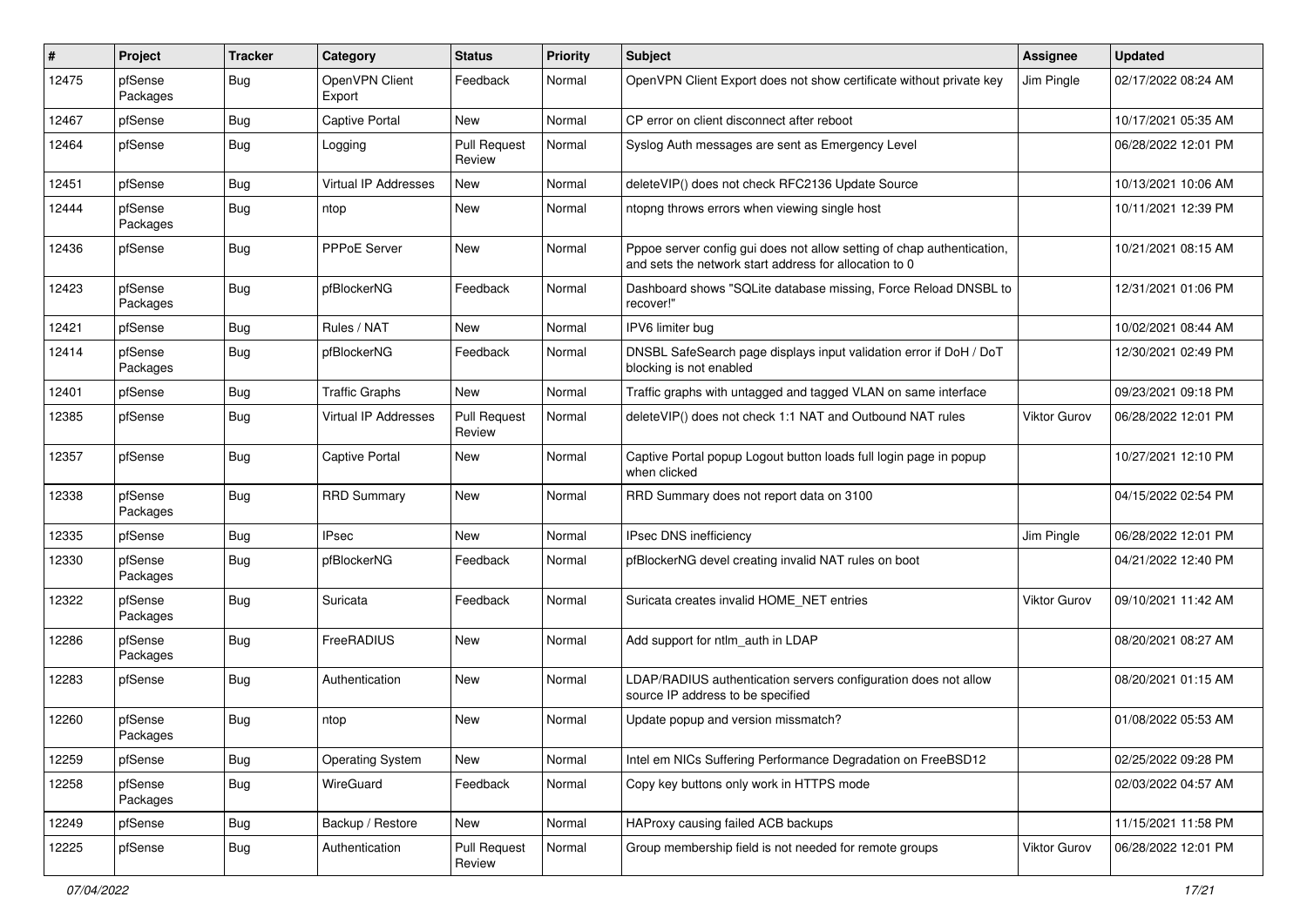| $\vert$ # | Project             | <b>Tracker</b> | Category                    | <b>Status</b> | <b>Priority</b> | <b>Subject</b>                                                      | <b>Assignee</b>     | <b>Updated</b>      |
|-----------|---------------------|----------------|-----------------------------|---------------|-----------------|---------------------------------------------------------------------|---------------------|---------------------|
| 12206     | pfSense<br>Packages | Bug            | <b>NET-SNMP</b>             | Feedback      | Normal          | Certificate Manager page doesn't show Net-SNMP used certificates    | <b>Viktor Gurov</b> | 12/30/2021 09:40 AM |
| 12188     | pfSense<br>Packages | <b>Bug</b>     | OpenVPN Client<br>Export    | New           | Normal          | client export breaks multi remote configurations                    |                     | 10/02/2021 05:58 PM |
| 12167     | pfSense<br>Packages | Bug            | <b>FRR</b>                  | Feedback      | Normal          | BGP TCP setkey not set if neighbor is in peer group                 | <b>Viktor Gurov</b> | 09/16/2021 09:38 AM |
| 12144     | pfSense             | Bug            | <b>Operating System</b>     | In Progress   | Normal          | Bug in "df -t" filtering if two filesystems use the same mountpoint | Mateusz Guzik       | 09/10/2021 10:07 AM |
| 12130     | pfSense<br>Packages | Bug            | Zeek                        | <b>New</b>    | Normal          | Zeek fails to start                                                 |                     | 07/15/2021 02:00 AM |
| 12126     | pfSense<br>Packages | Bug            | FreeRADIUS                  | New           | Normal          | freeradius3 0.15.7 31                                               |                     | 10/11/2021 08:21 AM |
| 12122     | pfSense             | Bug            | Web Interface               | New           | Normal          | Perform greedy actions asychronously                                |                     | 07/10/2021 01:10 PM |
| 12114     | pfSense<br>Packages | Bug            | syslog-ng                   | Feedback      | Normal          | syslog-ng only binds to the last specified interface                |                     | 04/21/2022 12:40 PM |
| 12101     | pfSense<br>Packages | Bug            | arpwatch                    | Assigned      | Normal          | ArpWatch Suppression Mac for "flip-flop" not suppressing            | <b>Viktor Gurov</b> | 10/09/2021 07:19 PM |
| 12095     | pfSense             | Bug            | Authentication              | <b>New</b>    | Normal          | Memory leak in pcscd                                                |                     | 06/01/2022 01:01 PM |
| 12084     | pfSense<br>Packages | Bug            | <b>FRR</b>                  | <b>New</b>    | Normal          | libfrr.so.0 error on SG-1100                                        |                     | 06/26/2021 08:22 AM |
| 12079     | pfSense             | Bug            | <b>IGMP Proxy</b>           | New           | Normal          | IGMPProxy: kernel panic, Sleeping thread owns a non-sleepable lock  | Mateusz Guzik       | 06/28/2022 12:01 PM |
| 12073     | pfSense<br>Packages | Bug            | NET-SNMP                    | Feedback      | Normal          | netsnmptrapd.conf syntax is wrong                                   |                     | 04/21/2022 12:40 PM |
| 12056     | pfSense             | <b>Bug</b>     | Logging                     | <b>New</b>    | Normal          | Filterlog says "Unknown Option %u"                                  |                     | 06/18/2021 05:51 AM |
| 12036     | pfSense<br>Packages | Bug            | Zabbix                      | Feedback      | Normal          | Certificate Manager page do not show Zabbix used certificates       | <b>Viktor Gurov</b> | 07/15/2021 11:46 AM |
| 12033     | pfSense<br>Packages | Bug            | pfBlockerNG                 | <b>New</b>    | Normal          | maxmindb and _sqlite3 modules not found                             |                     | 10/01/2021 04:42 AM |
| 12009     | pfSense<br>Packages | Bug            | Zabbix                      | New           | Normal          | Zabbix Agent starts twice by /etc/rc.start packages                 |                     | 06/08/2021 01:35 AM |
| 11997     | pfSense<br>Packages | Bug            | <b>IPsec Profile Wizard</b> | New           | Normal          | Add Support for Android Strongswan Profiles in the Profile Wizard   | Jim Pingle          | 07/10/2021 07:51 PM |
| 11980     | pfSense<br>Packages | Bug            | FreeRADIUS                  | Feedback      | Normal          | EAP does not work with SQL backend                                  |                     | 07/21/2021 07:24 AM |
| 11970     | pfSense<br>Packages | <b>Bug</b>     | Coreboot                    | <b>New</b>    | Normal          | Netgate Firmware Upgrade Doesn't Work on XG-2758                    |                     | 04/21/2022 12:39 PM |
| 11961     | pfSense<br>Packages | Bug            | <b>FRR</b>                  | Feedback      | Normal          | FRR OSPF add unwanted area 0 authentication to router ospf          | <b>Viktor Gurov</b> | 09/16/2021 10:25 PM |
| 11960     | pfSense             | <b>Bug</b>     | Gateway Monitoring          | Feedback      | Normal          | Gateway Monitoring Traffic Goes Out Default Gateway                 |                     | 12/20/2021 05:43 AM |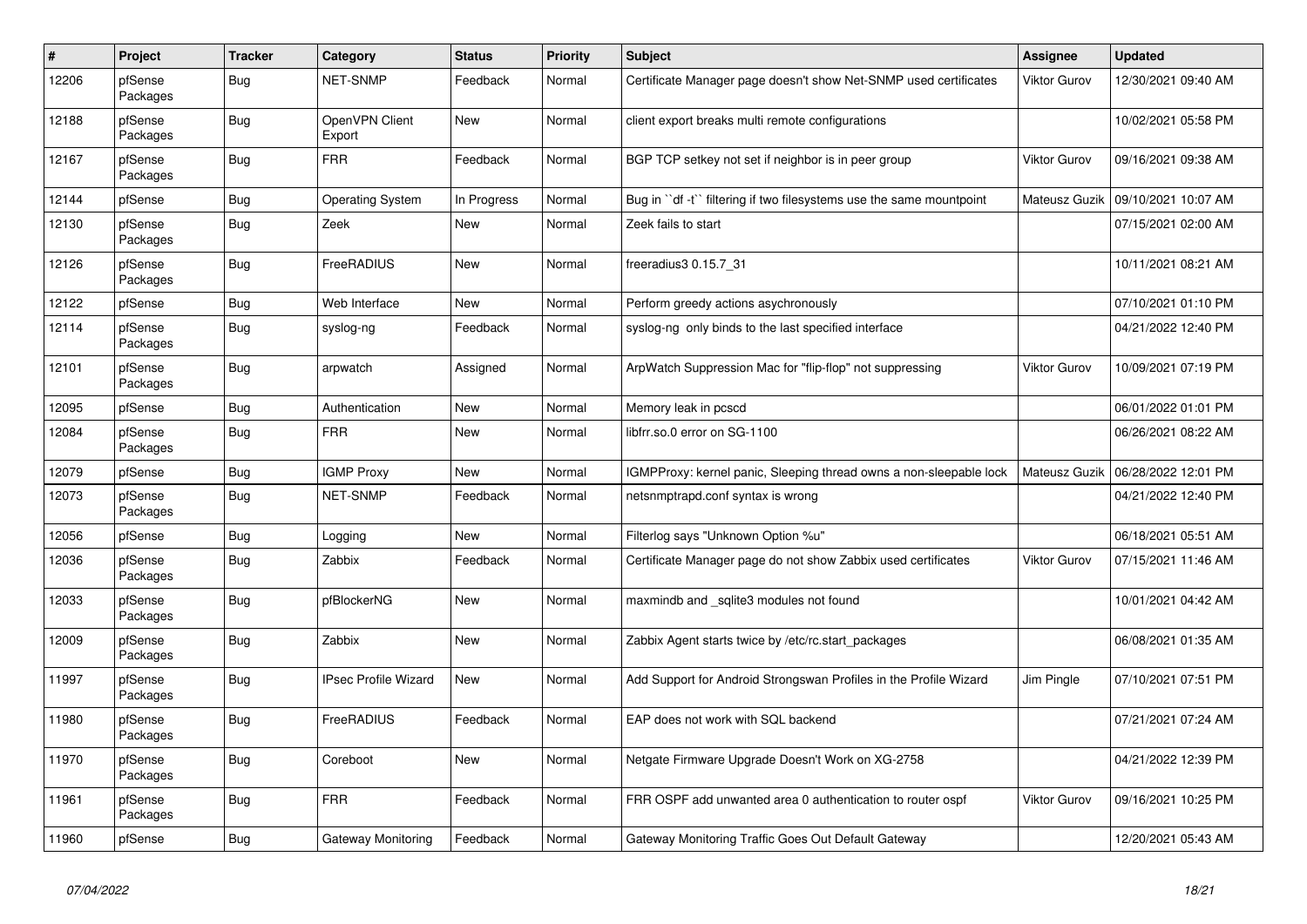| ∦     | Project             | <b>Tracker</b> | Category                     | <b>Status</b> | <b>Priority</b> | <b>Subject</b>                                                                                           | Assignee            | <b>Updated</b>      |
|-------|---------------------|----------------|------------------------------|---------------|-----------------|----------------------------------------------------------------------------------------------------------|---------------------|---------------------|
| 11953 | pfSense             | <b>Bug</b>     | <b>IGMP Proxy</b>            | New           | Normal          | XG-1541 crashes when igmpproxy is enabled and network interfaces<br>status change                        |                     | 05/24/2021 04:55 PM |
| 11937 | pfSense<br>Packages | Bug            | haproxy                      | Feedback      | Normal          | HAproxy "Use Client-IP" option breaks Captive Portal                                                     | <b>Viktor Gurov</b> | 06/22/2021 08:48 AM |
| 11925 | pfSense             | Bug            | OpenVPN                      | New           | Normal          | Calling-Station-Id always set to WAN IP                                                                  |                     | 05/14/2021 09:27 AM |
| 11898 | pfSense<br>Packages | Bug            | apcupsd                      | New           | Normal          | PHP error from apcupsd dashboard widget                                                                  |                     | 05/07/2021 09:12 AM |
| 11872 | pfSense             | <b>Bug</b>     | Interfaces                   | New           | Normal          | gif interfaces reporting incorrect traffic counters                                                      |                     | 12/30/2021 04:00 AM |
| 11848 | pfSense<br>Packages | <b>Bug</b>     | Squid                        | New           | Normal          | Issue with squid cache download speed                                                                    |                     | 04/23/2021 09:30 PM |
| 11847 | pfSense<br>Packages | Bug            | <b>FRR</b>                   | Feedback      | Normal          | Filters not applied to PEER Groups                                                                       | Viktor Gurov        | 07/30/2021 07:45 PM |
| 11841 | pfSense<br>Packages | <b>Bug</b>     | <b>FRR</b>                   | New           | Normal          | FRR access lists default bahavior changed to permit by default                                           |                     | 04/22/2021 09:52 AM |
| 11836 | pfSense<br>Packages | Bug            | <b>FRR</b>                   | Assigned      | Normal          | FRR ACCEPTFILTER unstable                                                                                | <b>Viktor Gurov</b> | 02/14/2022 07:20 AM |
| 11835 | pfSense<br>Packages | Bug            | <b>FRR</b>                   | New           | Normal          | FRR OSPF redistributed connected routes disappearing                                                     |                     | 04/22/2021 07:11 AM |
| 11802 | pfSense<br>Packages | Bug            | FreeRADIUS                   | <b>New</b>    | Normal          | FreeRADIUS sync                                                                                          |                     | 05/10/2021 04:18 AM |
| 11797 | pfSense<br>Packages | Bug            | <b>Status Traffic Totals</b> | New           | Normal          | Traffic Totals lost upon reboot when using a ramdisk for /var and /tmp                                   | John Cornwell       | 04/10/2021 06:27 PM |
| 11786 | pfSense             | Bug            | Services                     | New           | Normal          | SSH incomplete setup and startup fail while recovering XML backup in<br>a fresh install of pfSense 2.5.0 |                     | 04/17/2021 01:36 PM |
| 11778 | pfSense             | Bug            | OpenVPN                      | New           | Normal          | OpenVPN uses 100% CPU after experiencing packet loss                                                     |                     | 02/28/2022 07:38 AM |
| 11770 | pfSense Plus        | <b>Bug</b>     | Hardware / Drivers           | New           | Normal          | Pantech UML295 USB Modem No Longer Functional                                                            |                     | 04/01/2021 11:28 AM |
| 11763 | pfSense<br>Packages | Bug            | Status_Monitoring            | New           | Normal          | Traffic graphs refresh issue                                                                             |                     | 05/03/2021 09:44 AM |
| 11761 | pfSense             | Bug            | L <sub>2</sub> TP            | New           | Normal          | L2TP/IPsec VPN : PPP LCP negotiation occurs before user<br>authentication                                |                     | 03/31/2021 04:52 AM |
| 11759 | pfSense             | Bug            | Dashboard                    | New           | Normal          | Traffic graphs on dashboard double upload on pppoe links                                                 |                     | 12/30/2021 04:00 AM |
| 11756 | pfSense<br>Packages | Bug            | haproxy                      | Feedback      | Normal          | HaProxy does not transfer backend states during reload                                                   | <b>Viktor Gurov</b> | 07/14/2021 01:21 PM |
| 11746 | pfSense<br>Packages | <b>Bug</b>     | FreeRADIUS                   | Feedback      | Normal          | Second LDAP server configuration misses the ipaNThash control<br>attribute                               | <b>Viktor Gurov</b> | 07/14/2021 01:44 PM |
| 11742 | pfSense<br>Packages | Bug            | Suricata                     | New           | Normal          | Blocking / Unblocking is not working correctly.                                                          |                     | 09/01/2021 11:08 AM |
| 11731 | pfSense             | Bug            | Hardware / Drivers           | New           | Normal          | Missing support for Realtek USB NICs                                                                     |                     | 03/30/2021 04:32 AM |
| 11730 | pfSense             | Bug            | Web Interface                | New           | Normal          | Improve visibility of option selections in dark themes                                                   |                     | 03/25/2021 09:38 PM |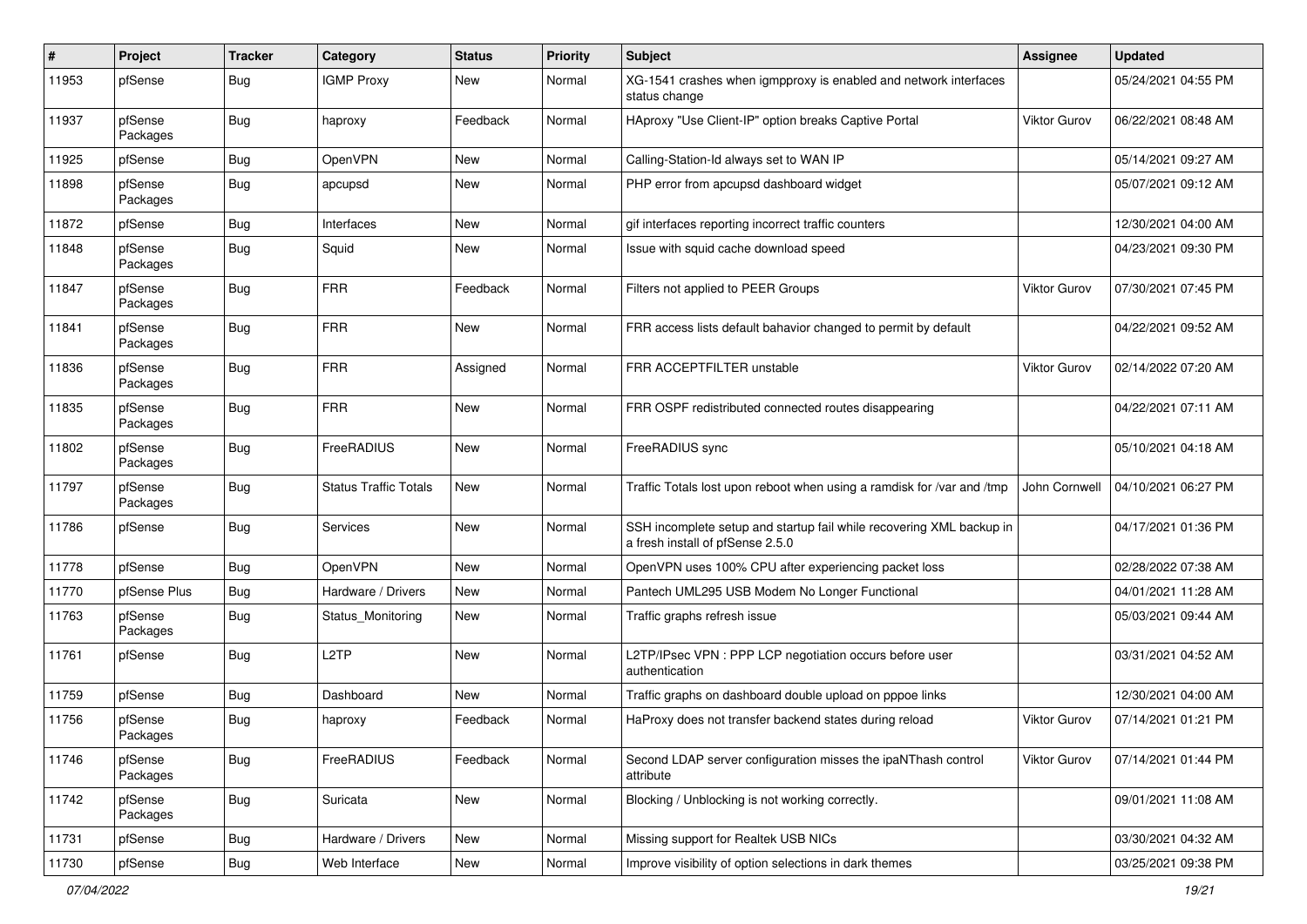| #     | Project             | <b>Tracker</b> | Category          | <b>Status</b> | <b>Priority</b> | <b>Subject</b>                                                                                                                                                                                  | Assignee            | <b>Updated</b>      |
|-------|---------------------|----------------|-------------------|---------------|-----------------|-------------------------------------------------------------------------------------------------------------------------------------------------------------------------------------------------|---------------------|---------------------|
| 11724 | pfSense             | Bug            | Package System    | New           | Normal          | Packages unexpectedly removed when changing update branches                                                                                                                                     |                     | 03/29/2021 08:09 AM |
| 11717 | pfSense             | <b>Bug</b>     | Rules / NAT       | <b>New</b>    | Normal          | Incorrect port forwarding rules if Destination port alias is not equal to<br>Redirect target port alias                                                                                         |                     | 03/22/2021 06:06 AM |
| 11715 | pfSense             | <b>Bug</b>     | OpenVPN           | <b>New</b>    | Normal          | OpenVPN MTU                                                                                                                                                                                     |                     | 03/22/2021 01:35 AM |
| 11693 | pfSense<br>Packages | <b>Bug</b>     | <b>FRR</b>        | Feedback      | Normal          | IPv6 static routing fails                                                                                                                                                                       | <b>Viktor Gurov</b> | 04/26/2022 08:50 AM |
| 11681 | pfSense<br>Packages | Bug            | <b>FRR</b>        | Feedback      | Normal          | FRR generates invalid BFD configuration after removing interfaces                                                                                                                               | <b>Viktor Gurov</b> | 07/14/2021 04:40 PM |
| 11666 | pfSense             | Bug            | Logging           | <b>New</b>    | Normal          | GUI Firewall log search not parsing filter.log beyond hard coded limit                                                                                                                          |                     | 03/12/2021 11:38 AM |
| 11657 | pfSense             | Bug            | <b>Interfaces</b> | New           | Normal          | netmap_ring_reinit error                                                                                                                                                                        |                     | 03/18/2021 10:32 PM |
| 11641 | pfSense             | Bug            | Interfaces        | New           | Normal          | On xn based interfaces without the VLANMTU flag the first VLAN tag<br>defined does not follow the parent interface MTU settings. All<br>subsequent VLAN tags follow the parent interface's MTU. |                     | 03/09/2021 06:42 PM |
| 11626 | pfSense Plus        | Bug            | Authentication    | New           | Normal          | Google LDAP connection failed due to lack of SNI for TLS 1.3                                                                                                                                    | Luiz Souza          | 06/27/2022 07:23 AM |
| 11619 | pfSense             | Bug            | Upgrade           | New           | Normal          | Unable to upgrade 2.4.4-p3 to 2.5/21.02-p1                                                                                                                                                      |                     | 08/15/2021 10:00 AM |
| 11610 | pfSense<br>Packages | Bug            | <b>NET-SNMP</b>   | <b>New</b>    | Normal          | NET-SNMP is not setting the correct permissions on AgentX                                                                                                                                       |                     | 06/28/2021 07:54 AM |
| 11592 | pfSense<br>Packages | Bug            | node exporter     | New           | Normal          | Node exporter can not read system statistics                                                                                                                                                    |                     | 10/15/2021 09:37 PM |
| 11556 | pfSense             | Bug            | Rules / NAT       | New           | Normal          | Kill all states associated with a NAT address                                                                                                                                                   |                     | 03/19/2021 10:29 AM |
| 11548 | pfSense             | <b>Bug</b>     | Rules / NAT       | New           | Normal          | "rule expands to no valid combination" error from port forward<br>automatic rule mixing IPv4 and IPv6 elements                                                                                  |                     | 02/27/2021 03:18 PM |
| 11541 | pfSense             | Bug            | OpenVPN           | New           | Normal          | OpenVPN status does not work properly when set to TCP and<br>Concurrent Connections = 1                                                                                                         |                     | 03/02/2021 02:27 PM |
| 11539 | pfSense             | Bug            | <b>IPsec</b>      | Feedback      | Normal          | Mobile IPsec "split include" value of 0.0.0.0/0 causes some clients to<br>fail                                                                                                                  | Jim Pingle          | 06/28/2022 12:01 PM |
| 11525 | pfSense<br>Packages | <b>Bug</b>     | Suricata          | New           | Normal          | pfsense 2.5.0 release version for vlan issue to suricata                                                                                                                                        |                     | 11/11/2021 08:16 AM |
| 11522 | pfSense<br>Packages | Bug            | Zabbix            | New           | Normal          | fping6 error                                                                                                                                                                                    |                     | 02/24/2021 07:13 AM |
| 11515 | pfSense<br>Packages | Bug            | node_exporter     | Feedback      | Normal          | node exporter 0.18.1 1 - Unable to interact or start the service from<br>web ui                                                                                                                 | <b>Viktor Gurov</b> | 07/14/2021 12:37 PM |
| 11503 | pfSense             | Bug            | OpenVPN           | New           | Normal          | Using multiple authentication backends on an OpenVPN server fails                                                                                                                               |                     | 02/23/2021 12:23 PM |
| 11491 | pfSense<br>Packages | <b>Bug</b>     | haproxy           | Feedback      | Normal          | haproxy-devel v0.62_2 - startup error 'httpchk'                                                                                                                                                 | <b>Viktor Gurov</b> | 06/22/2021 08:46 AM |
| 11479 | pfSense<br>Packages | <b>Bug</b>     | snmptt            | New           | Normal          | snmptt 1.4.2 does not work in daemon mode                                                                                                                                                       |                     | 02/20/2021 04:37 PM |
| 11477 | pfSense<br>Packages | <b>Bug</b>     | <b>FRR</b>        | Feedback      | Normal          | FRR does not recognize some BFD options                                                                                                                                                         | Viktor Gurov        | 02/26/2021 10:52 PM |